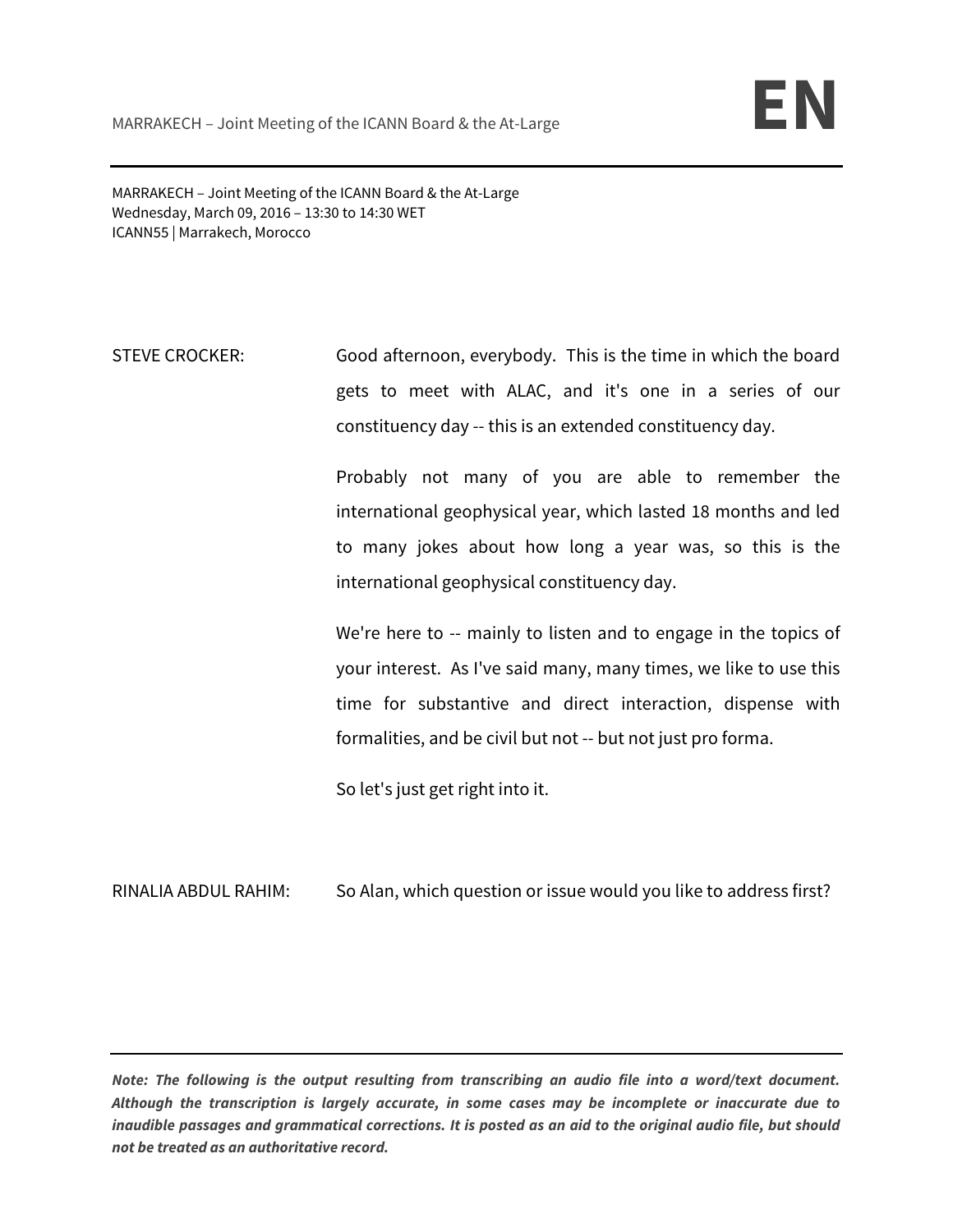| <b>ALAN GREENBERG:</b> | I'll say let's do the easy one first, and we probably couldn't have<br>said that a while ago.                                                                                            |
|------------------------|------------------------------------------------------------------------------------------------------------------------------------------------------------------------------------------|
|                        | Let's do accountability.<br>[Laughter]                                                                                                                                                   |
|                        |                                                                                                                                                                                          |
| RINALIA ABDUL RAHIM:   | Yay!                                                                                                                                                                                     |
|                        | [Applause]                                                                                                                                                                               |
| <b>ALAN GREENBERG:</b> | When we were asked --                                                                                                                                                                    |
| <b>STEVE CROCKER:</b>  | Next?                                                                                                                                                                                    |
| <b>ALAN GREENBERG:</b> | When we were asked to set this agenda, we really didn't know<br>where we would be. I think we've already made our statement. I<br>don't think there's anything further to discuss on it. |
| RINALIA ABDUL RAHIM:   | Okay. So what is the next topic that you would like to address?                                                                                                                          |

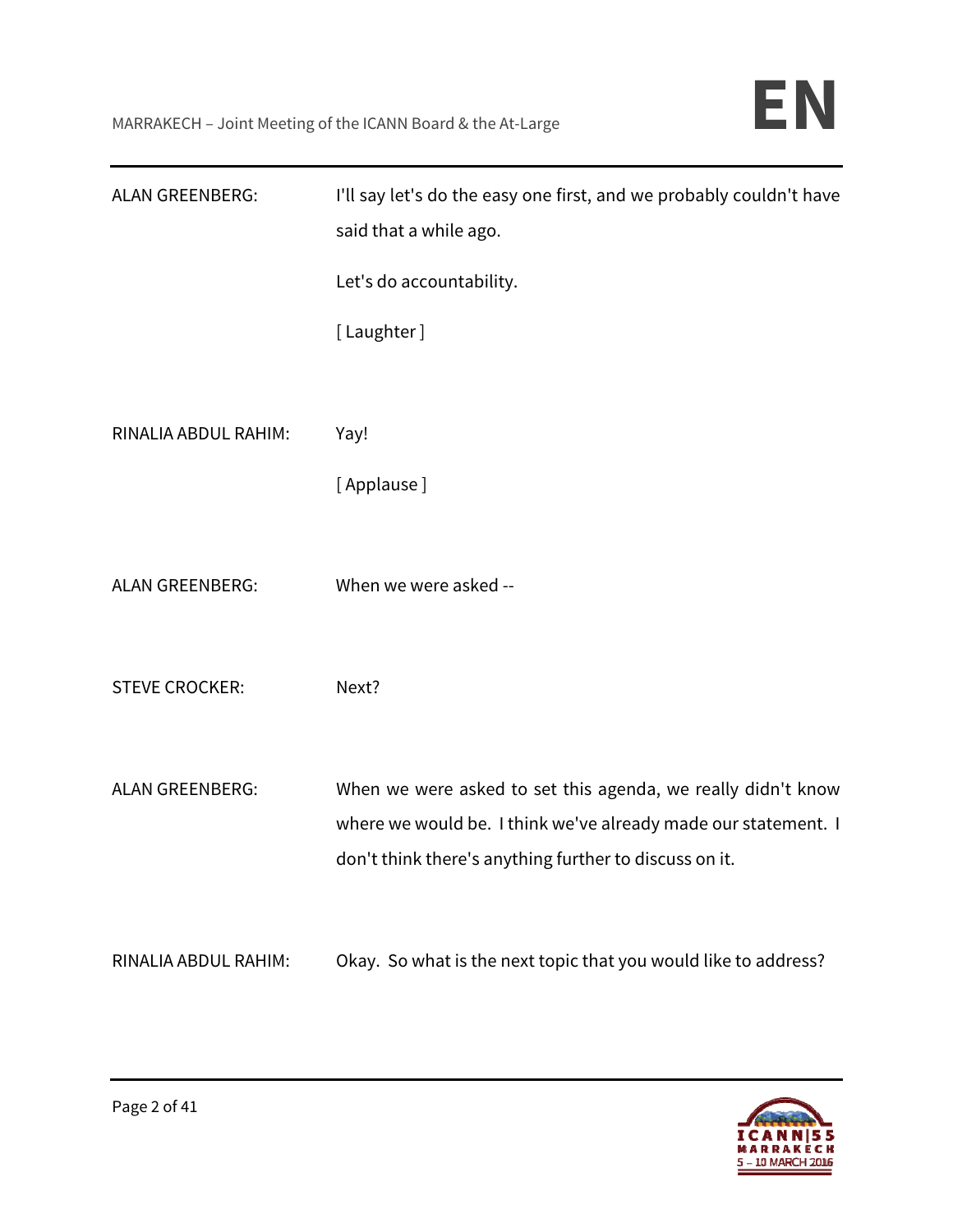| <b>ALAN GREENBERG:</b> | I have to stretch this out. We have to use the whole hour.                                                                                                                                             |
|------------------------|--------------------------------------------------------------------------------------------------------------------------------------------------------------------------------------------------------|
|                        | The next one is the issue of the highly regulated new gTLDs that<br>were identified by the GAC in Beijing. There's a set of -- a large<br>set that were classed as Category 1, Safeguard 1 to 8, TLDs. |
|                        | The board implemented, I believe, either five or six of the<br>safeguards pretty much verbatim, the way the GAC requested,<br>and a few of them were done at a significantly different level.          |
|                        | This has been an issue which has come up regularly for the last<br>three years, I guess.                                                                                                               |
|                        | At the Los Angeles meeting, we provided advice to the board to                                                                                                                                         |
|                        | simply freeze the whole program until these were addressed.                                                                                                                                            |
|                        | Clearly that was not -- that advice was not followed, as such.                                                                                                                                         |
|                        | However, a set of meetings were convened which ultimately did                                                                                                                                          |
|                        | not go anywhere. The ALAC did a summary review, a very quick                                                                                                                                           |
|                        | review, of the 60 or so TLDs or strings to identify which ones we                                                                                                                                      |
|                        | thought were still problematic based on the rules that the                                                                                                                                             |
|                        | registry had already said they would implement. We found a                                                                                                                                             |
|                        | significant number of them to be essentially not a problem at all,                                                                                                                                     |
|                        | another subset to be potentially problematic -- and we said                                                                                                                                            |
|                        | "potentially" because the details of what the registry was going                                                                                                                                       |
|                        | to do were not clear -- and a small set where we believed there                                                                                                                                        |
|                        | was a significant public interest problem.                                                                                                                                                             |

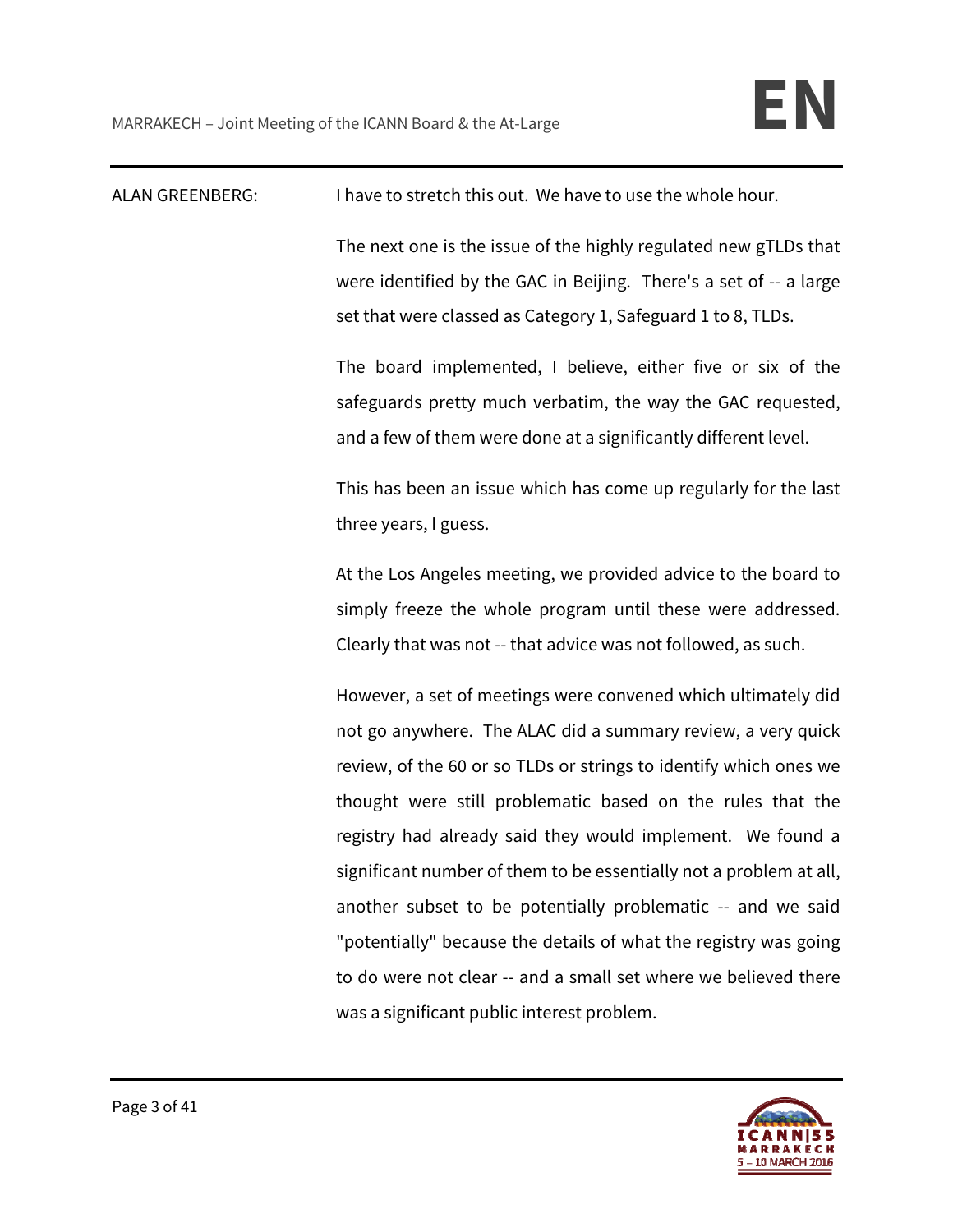We have gone back and forth. Ron Andruff and the business constituency had made a proposal to set up a review committee, including ALAC, GAC, GNSO, representatives from the various groups, to do a detailed review, with the intent of, once we identified the problems, somehow passing them back to the board or at that point the new gTLD program committee to resolve.

From our perspective, we don't think the board has the jurisdiction to easily resolve issues in contracts that are already signed, so our concern at this point is not fixing the problems but with the recognition that there is an ongoing review, AoC review, looking at similar subjects. There is a GNSO PDP that has just been launched to set the rules for the next time around. We really don't want to have to relive this again. Some of us have done it enough times already that if we can set rules in the future that address these kind of issues ahead of time, then we should.

The GAC has indicated to us that they are willing to participate in some sort of an effort, and we're asking for such an effort to be initiated, and it's not within the purview of the ALAC to simply form a cross-constituency group on our own and it's quite clear some of the parties may not really want to do it. So we're tossing it back to you.

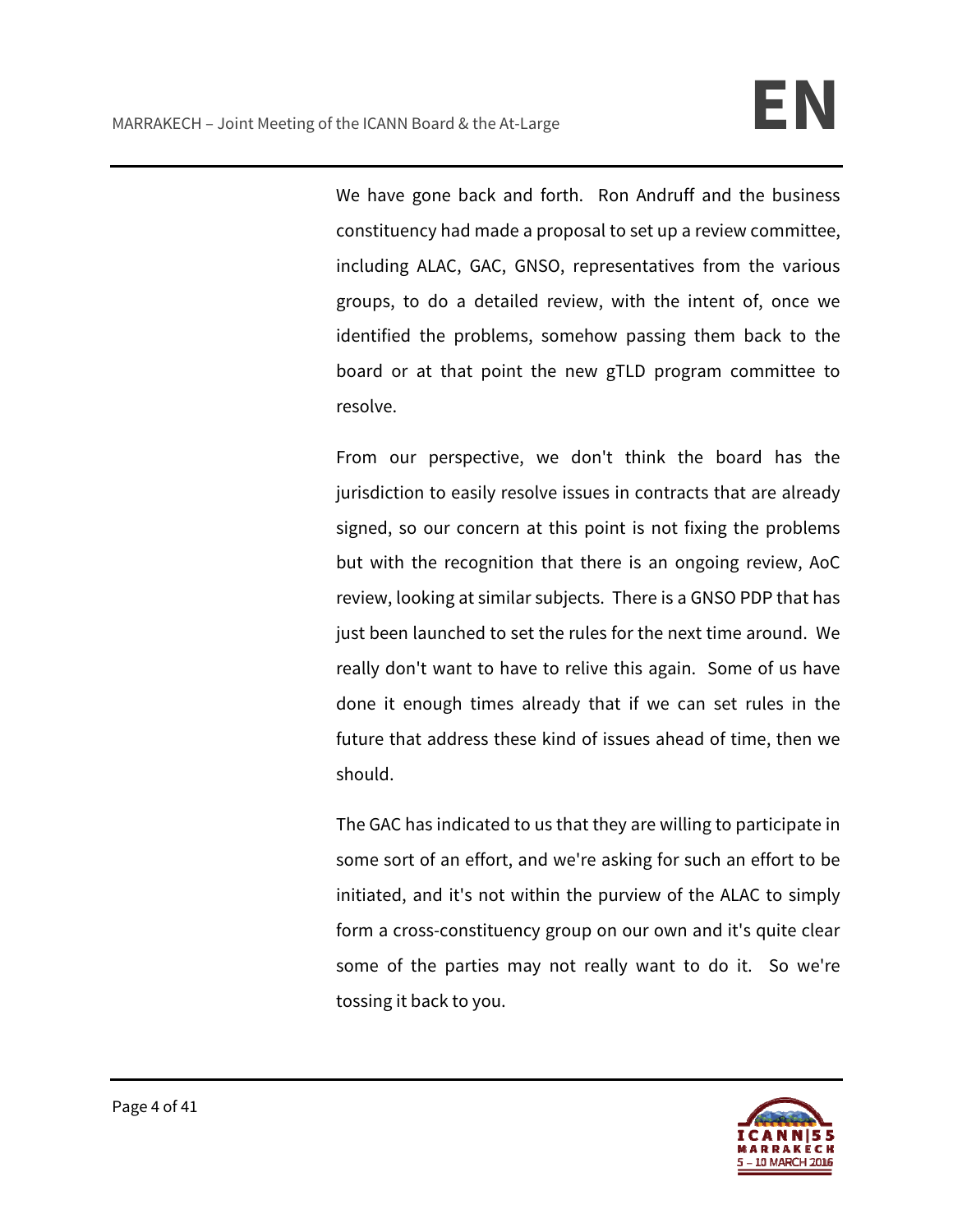RINALIA ABDUL RAHIM: Thank you, Alan.

Cherine, would you like to address this concern?

CHERINE CHALABY: Well, first of all, I'd like to say thank you to the ALAC for the advice you sent us recently, and we know -- and I know personally -- that consumer protection is something that you hold very close to your heart. So it is something that we close - we hold close to our heart, too. And while I'm thanking you, I'd also like to thank Mr. Andruff for his persistent pursuit of the issue of consumer trust. And it may not be the solution he may have proposed that will be implemented, but I think having raised the issue on several times, it has brought it to all of our attention and I'm very grateful for that.

> So let's talk about the future and how we can move forward in trying to resolve this issue collectively together.

> I'm glad you said this, Alan, and I think it's something we'd like to confirm. I think for the board to unilaterally go back and ask the existing contracted parties to change their contracts is something that is not practical and we will not take such a unilateral action. And you know that we've had a couple of PICs meetings last year where the board facilitated a meeting

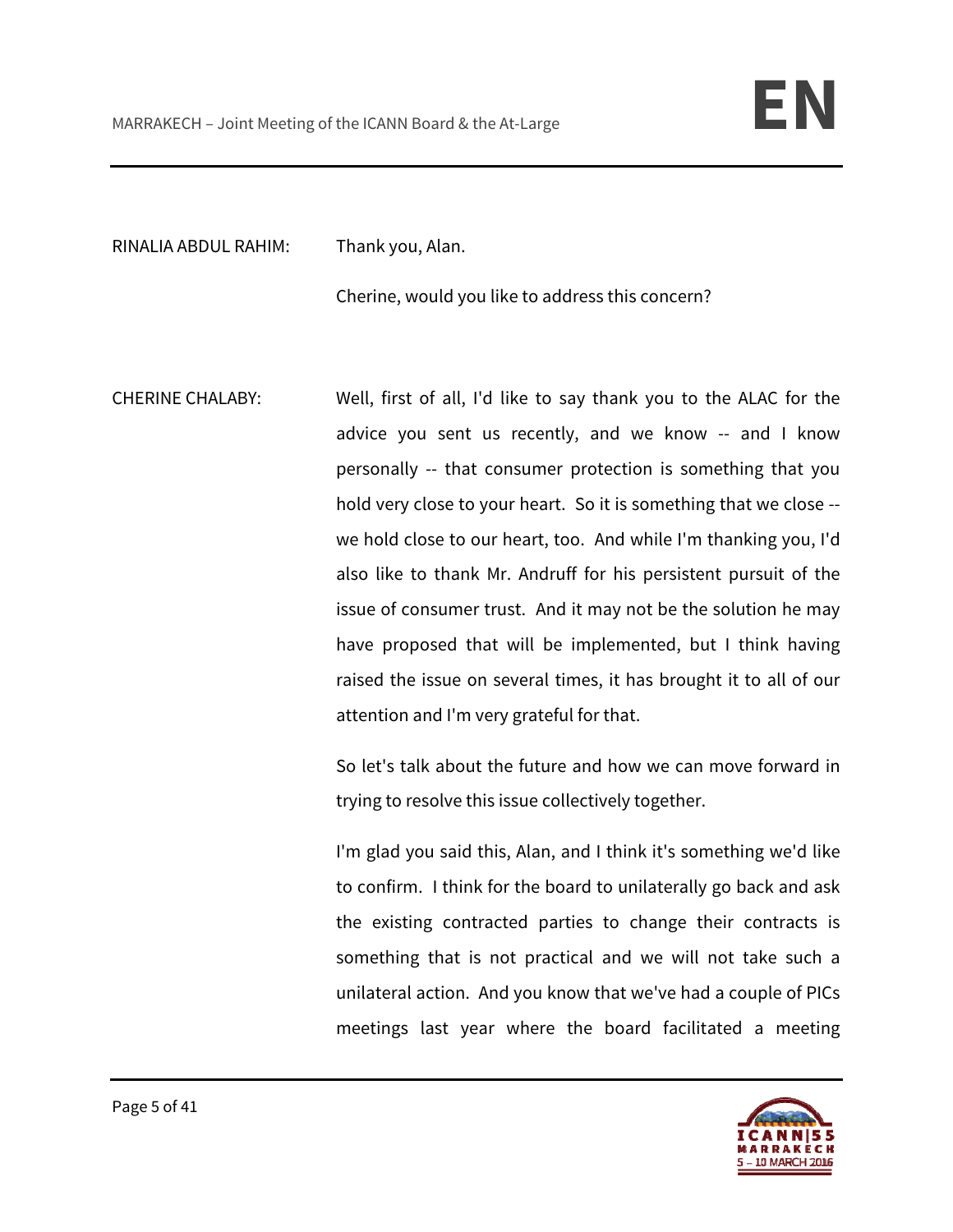between the ALAC, the GAC, the registries and the registrars, and we looked at various alternatives. One of them was additional voluntary PICs, to include up-front validation, and that idea, we were not able to pursue it.

So what do we do next?

So there's two suggestions facing us here.

One is, let's create a new cross-community working group to focus on these issues and then bring these issues up to the board and to the rest of the community and then we make sure that those issues regarding the safeguards are being taken into account in the PDP and also the other working groups that are working on consumer trust at the moment.

The alternative is for us, rather than create a working group, to actually -- the board to send your advice, with support from the board, demanding from -- or requesting, of course -- sorry, I'll not use "demanding" -- requesting from those various groups that are currently working on those safeguards and those PICs issues to take into account the issues that we discussed about those sensitive highly regulated strings.

The thing we want to avoid is creating a duplicate -- a lot of duplication, so what I suggest to the ALAC and Alan, if that's okay with you, why don't we call a meeting next week, a

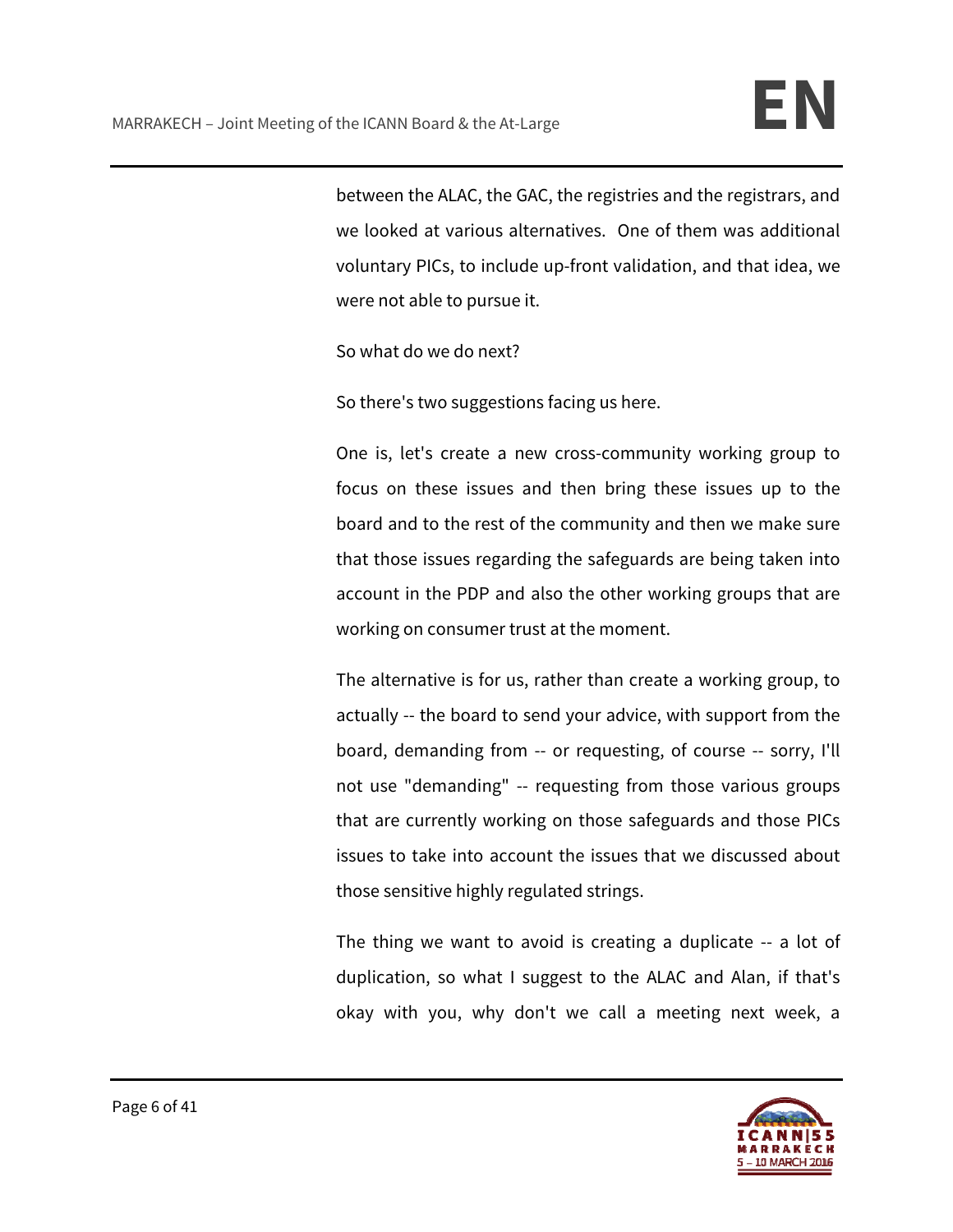telephone call, where the ALAC, the GAC, and the GNSO get together again, facilitated by us, and discuss whether, if we set up this group, will there be duplication, and are the three parties involved willing to volunteer people to this group.

Because unless the three parties put people to work on this issue together, it's not going to go further.

So before we take this to the board and before responding officially to you, would that be an acceptable path forward? To have a conference call next week between the three parties involved, facilitated by us, to see if there's merit in creating this group without creating duplication or there's a quicker way of doing it, because I know that the GNSO will be looking at safeguards and I know also that the cross-community -- the - sorry, the AoC review team on consumer trust is looking particularly at the PICs and safeguards.

So before we just dismiss the idea of a group, let's get it -- let's get together and see if this is -- if this is something that can be put together and that doesn't duplicate the others.

What's your reaction to this idea, or the ALAC reaction?

ALAN GREENBERG: Thank you. I guess the first part of the reaction is, I'm only the chair, I can't make decisions. That's a line I learned from Steve.

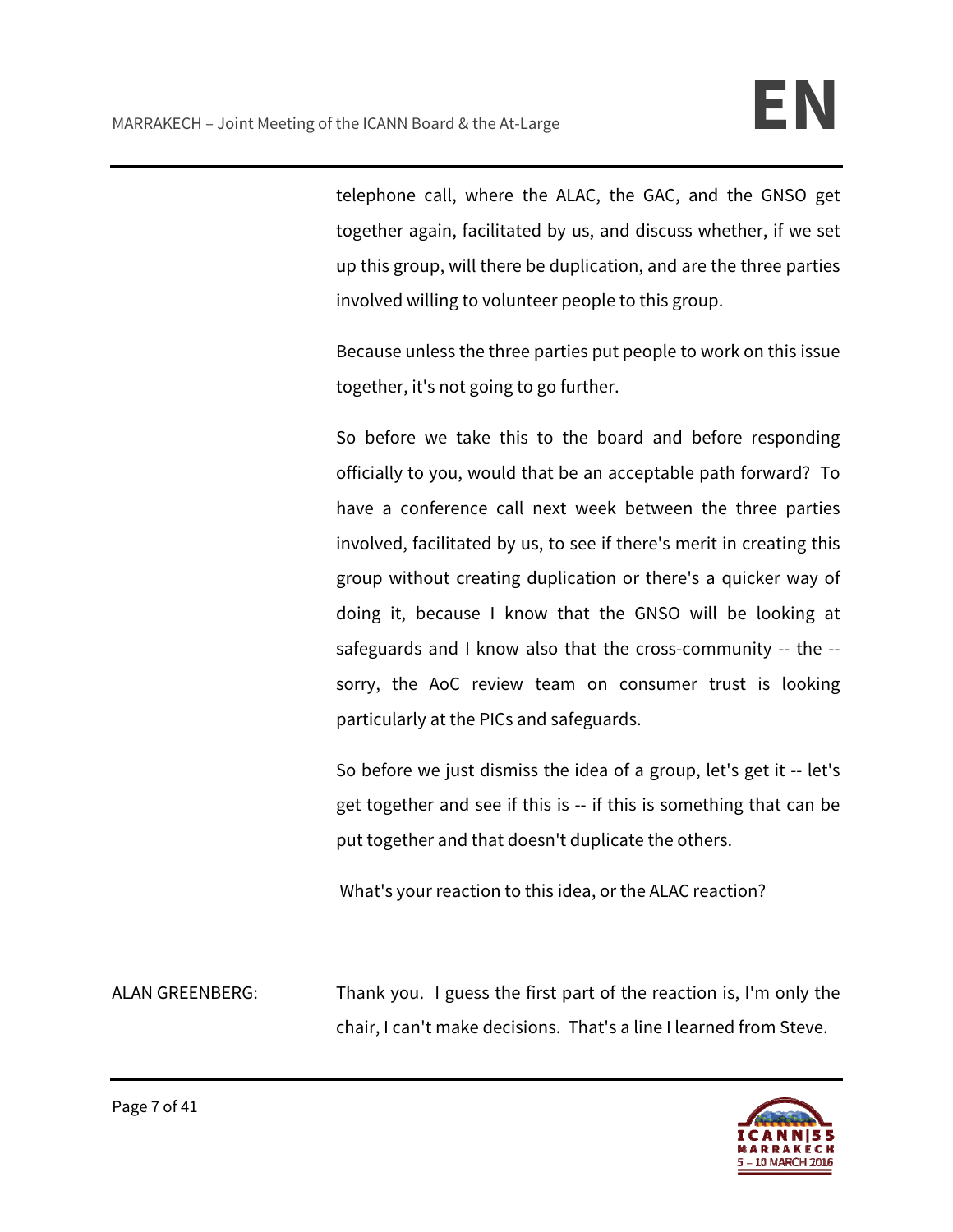# [ Laughter ]

But I think the ALAC would likely be amenable to that in theory.

The potential problem -- and maybe that's what we'll have to discuss on the phone call -- is to actually make it happen.

There's no easy way to add a bunch of ALAC people and a bunch of GAC people and a bunch of registry people onto the CCT review, and I don't know of a way we can mandate that a GNSO PDP go through this exercise if the group communally says, "Nah." So as long as it doesn't fall through some huge crack, I don't see why it couldn't be the methodology we use in lieu of a separate committee.

CHERINE CHALABY: Okay. So I think we have a way forward. Let's give this one more try and see if there's willingness.

> If not, the next course of action would be for the board to consider writing to these -- to the GNSO and to the AoC review team with requests to consider very specifically the issues about consumer trust and consumer protection related to these sensitive strings, okay? Thank you.

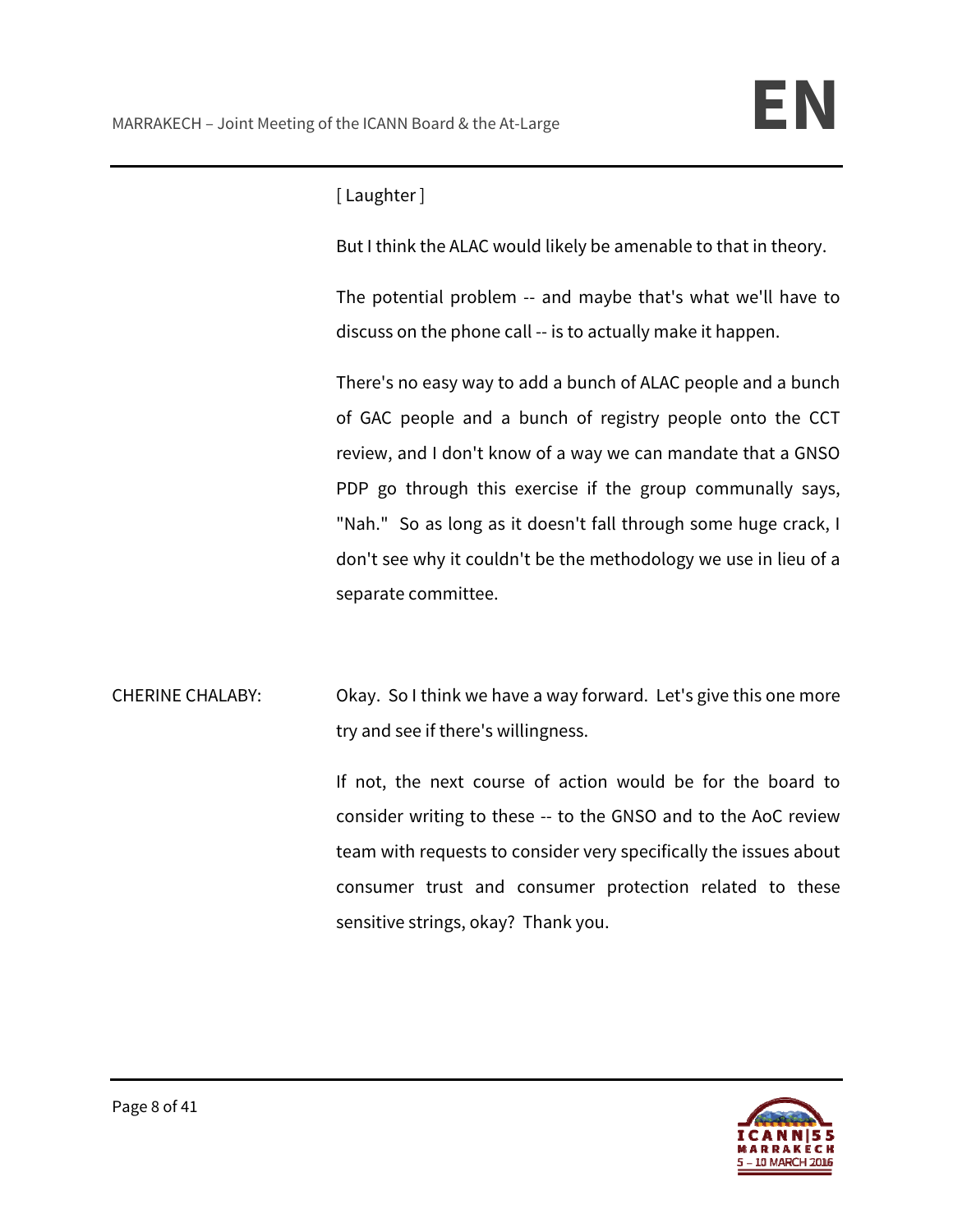| <b>ALAN GREENBERG:</b>  | And we have a wrap-up meeting just following this, and I'll make  |
|-------------------------|-------------------------------------------------------------------|
|                         | sure that we -- the ALAC either agrees or formally disagrees with |
|                         | this methodology to go forward. Thank you.                        |
|                         |                                                                   |
|                         |                                                                   |
| <b>CHERINE CHALABY:</b> | Yes. Thank you.                                                   |
|                         |                                                                   |
|                         |                                                                   |
| RINALIA ABDUL RAHIM:    | Excellent. Shall we move on to the next topic, Alan?              |
|                         |                                                                   |
|                         |                                                                   |
| <b>ALAN GREENBERG:</b>  | Sure. The next item is also something we've been talking about    |
|                         | for a good number of months and we're now trying to get closer    |
|                         | to actually doing it.                                             |
|                         |                                                                   |
|                         | To very briefly summarize, for people who are new to the          |
|                         | community, ALAC, which is composed of the five regional at-       |
|                         | large organizations, has on a semi-regular basis brought people   |
|                         | from the ALSes, from the organizations in the field, to typically |
|                         | ICANN meetings, occasionally other places, to meet in a general   |
|                         | assembly.                                                         |
|                         | The process started prior to the actual current ALAC existing     |
|                         | because to form the RALOs, we had to bring people together to     |
|                         | talk to each other.                                               |
|                         |                                                                   |

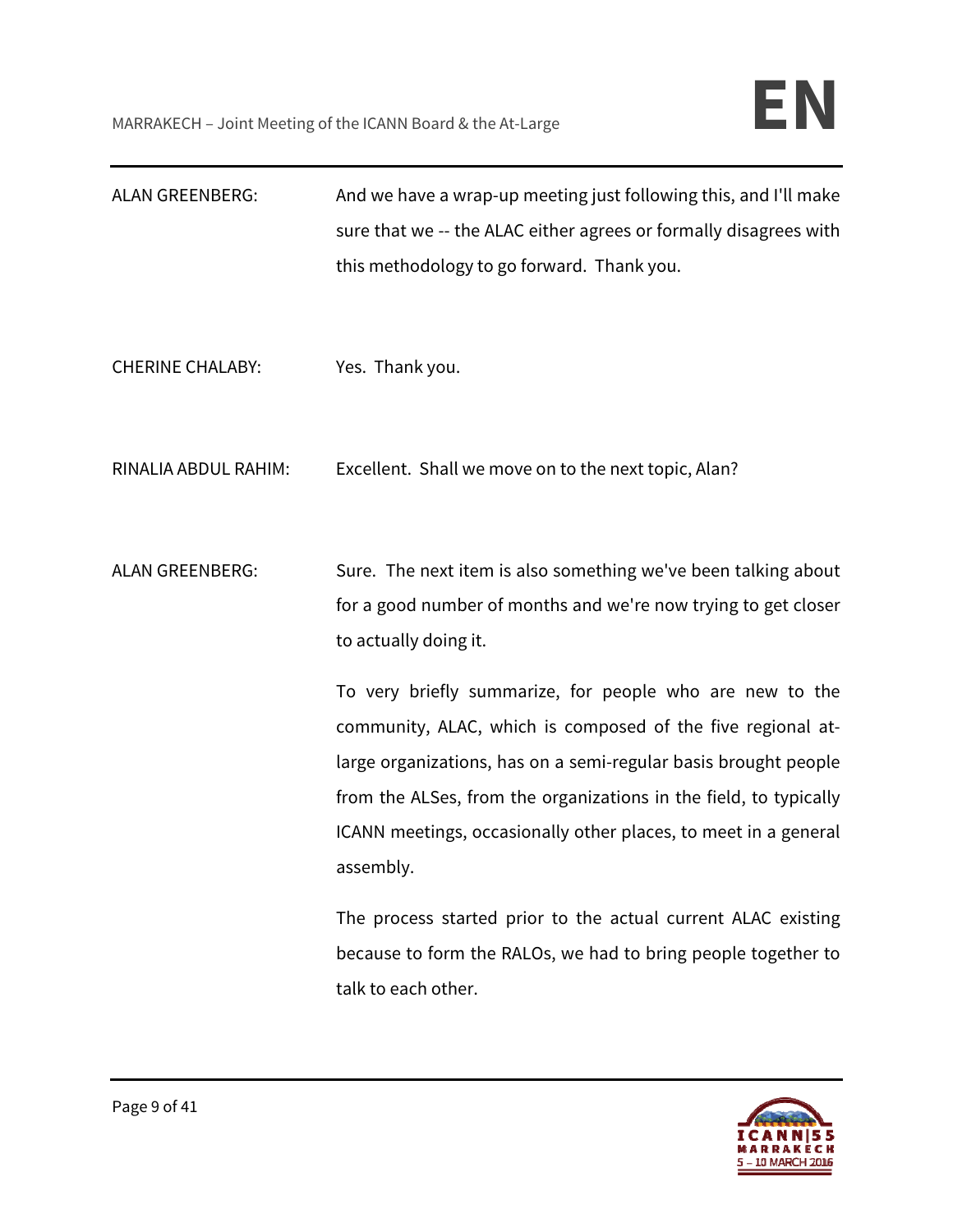Once that process was completed, there was a summit - perhaps a slightly pompous name, but nevertheless we brought people from all ALSes around the world to a meeting that was actually held in Mexico City.

Our intent, which we actually followed through on, is that following that summit meeting, we then held general assemblies whenever we were in the right region for a RALO, and we scheduled one general assembly over the next four years, one general assembly per RALO over the next four years, and there was another at-large summit that was held in London a number of years ago.

It's an exceedingly difficult process because, number one, the summits are moderately expensive. We're flying a large number of people, some of them from halfway around the world. So it's more expensive than a regional meeting but it comes only once every N years. Five is the interval we've been looking at in the - well, in the only one case we have.

Every year, we try to schedule some general assemblies and it's sort of an accident of the budget, almost, whether we manage to get one or not. For instance, there was one that was -- we had requested to be held here at this meeting but because of the high-level meeting, it was deemed to be there was too much to try to organize at once, so this one -- that one was deferred.

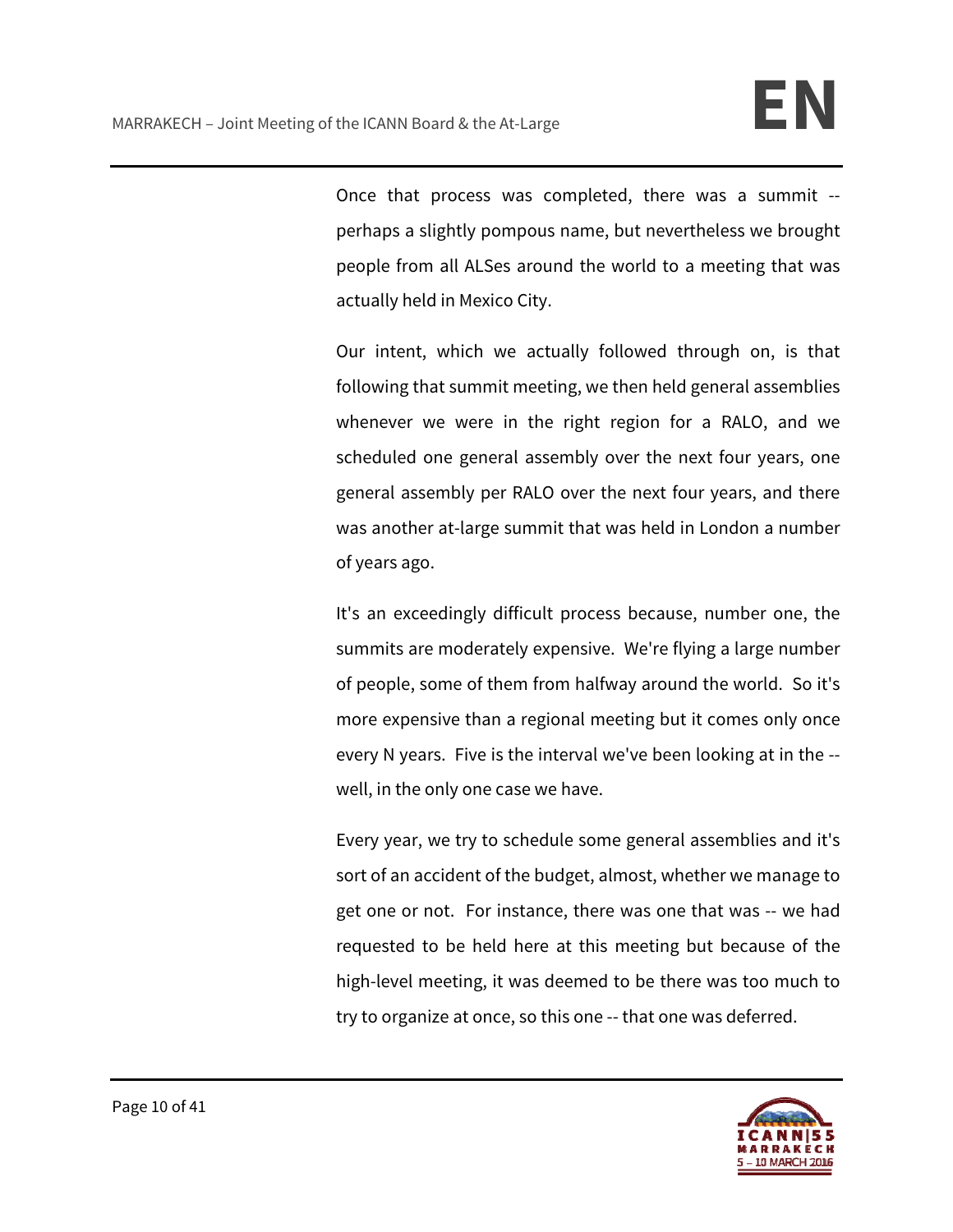It makes sense in our mind to get some sort of predictability as we go forward, so that, number one, we don't have these budget peaks that suddenly come up in a given year which will strain the ICANN budget, we have a level of predictability that we know we will be able to have the five general assemblies over a fouryear period without having to worry about what the regional split is.

So everyone we've talked to basically says, "Yeah, it would be a good idea," so we're putting together a white paper to describe it. We're going to be ready to submit that hopefully within a few weeks. And that's the general thing.

I'll turn to Olivier, who has been the person actually writing this document, to add anything that I've missed.

OLIVIER CREPIN-LEBLOND: Thank you very much, Mr. Chairman. Olivier Crepin-Leblond. I'd like to thank the ALAC for inviting me at the head table to share a few insights into the document. I'm going to be very brief because I think that Alan has pretty much gone through the whole -- well, everything I was going to say.

> Just to give you an idea of the structure of the document, we'll start with an historical background. Then we'll have a

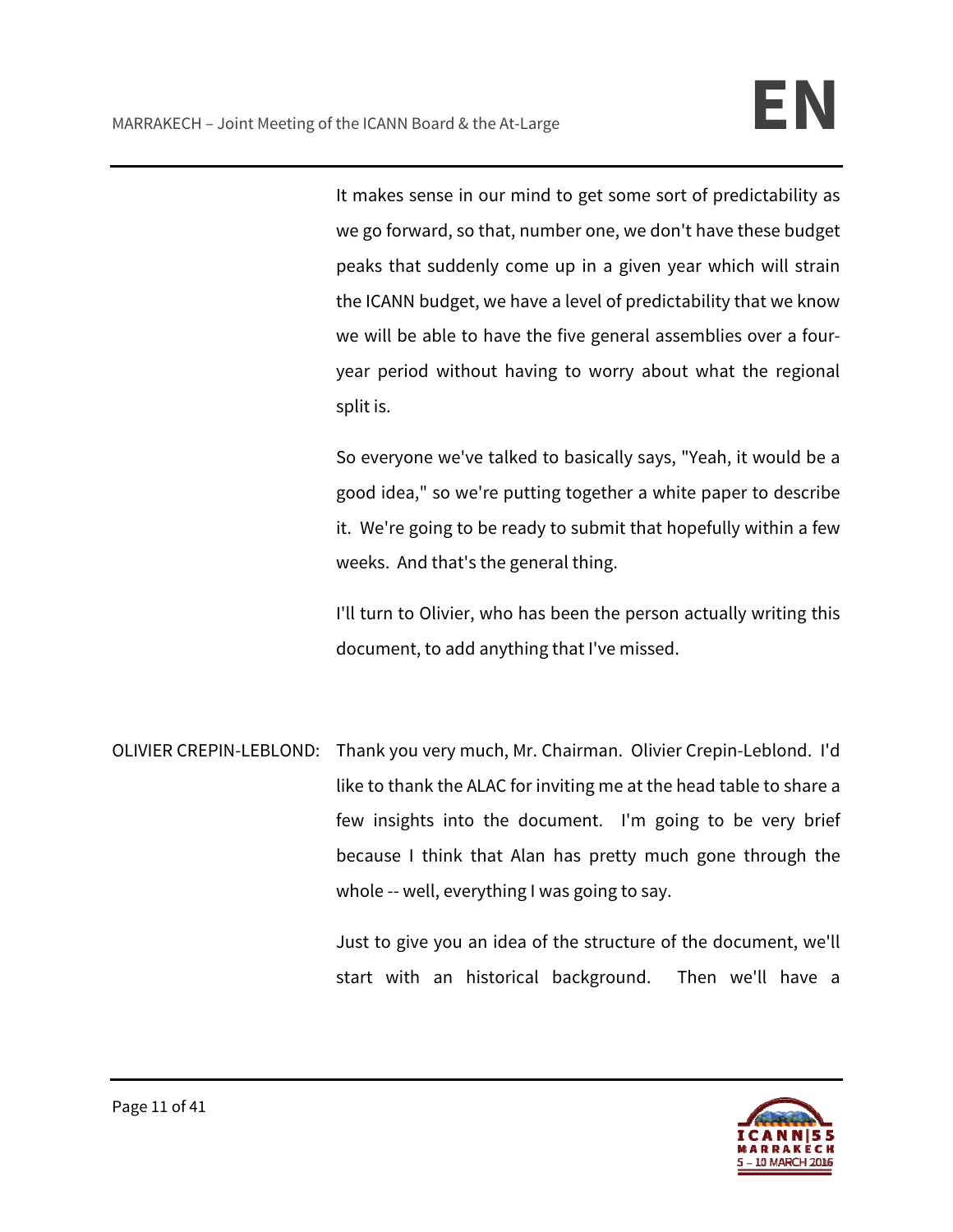discussion and several points about why face-to-face meetings are really important for the ALAC, in particular.

Then we have a section on why a multiyear budget is better. I think that you will all agree that predictability in budget processes is something that is really something we need to promote in ICANN, so the advantages of budget predictability, when it comes down to our processes are concerned, is laid out.

And then we have a final proposal, sort of a full proposal, that provides both historical details in a table as to what our previous cycle has been so far, and extrapolating on this previous cycle which has worked pretty well for us, looking at future years, so as to bring us to a summit and interspersed by general assemblies in between.

The cycle at the moment, as it's looked at on our time line, is a five-year cycle, as Alan has mentioned earlier. And as they say in other places, it's coming soon to a screen near you. So thank you.

ALAN GREENBERG: Thank you, Olivier.

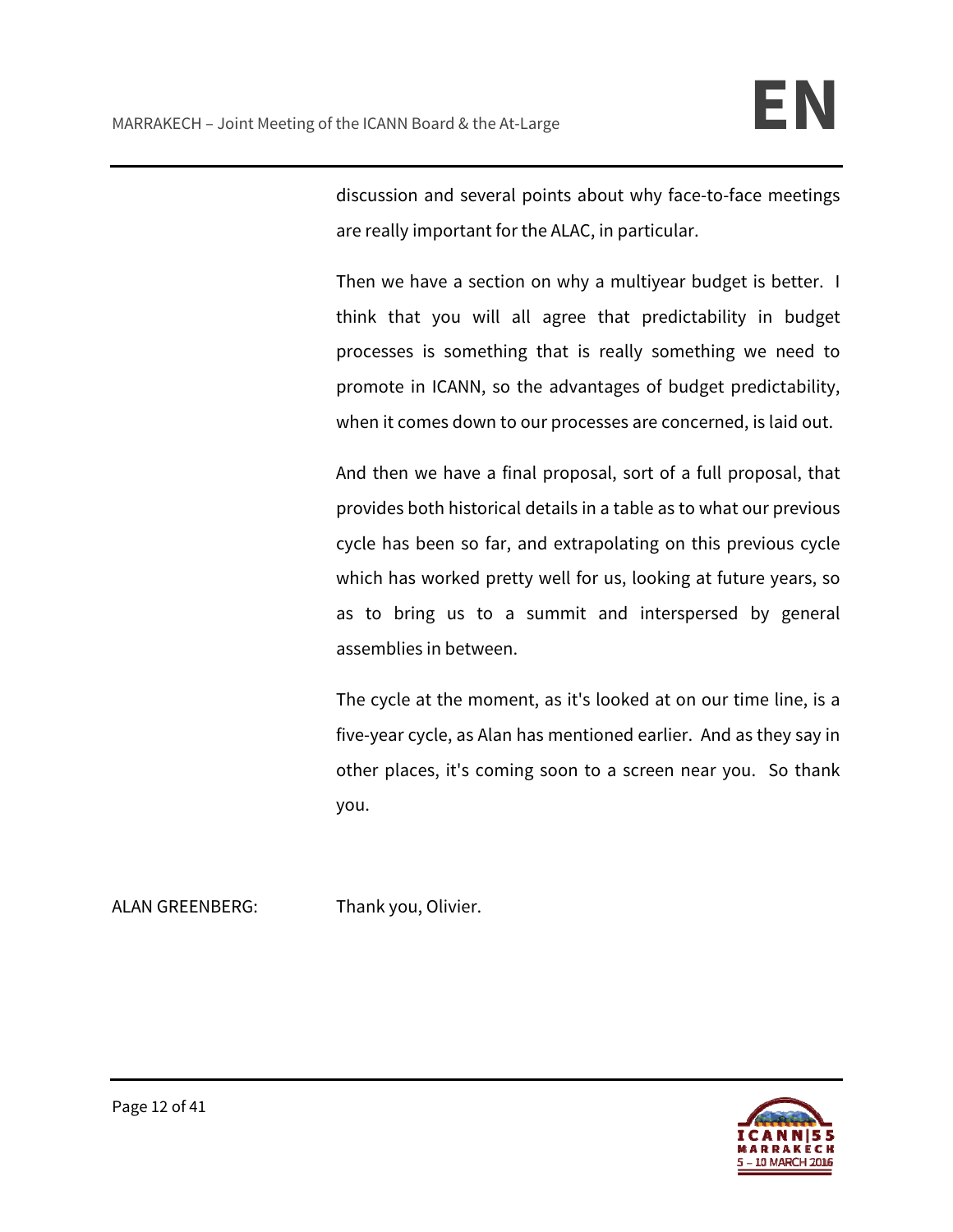RINALIA ABDUL RAHIM: Thank you, both, for the explanation. Asha, would you like to respond?

ASHA HEMRAJANI: Yes. Asha Hemrajani, for the record. First of all, hello, ALAC.

So I wanted to thank you, Alan and Olivier, for bringing this up. I can certainly see the interest and the importance of having these general assemblies. But as you mentioned, Alan, predictability is very important, so the board, and in particular the Board Finance Committee, would be very, very interested to have these multiyear budget plans because multiyear budget plans help us with predictability. It's important to give us a multi- -- give us a good -- a multiyear perspective because that's part of good governance and it helps us with planning for the future.

So we highly encourage you to submit these plans. Thank you.

RINALIA ABDUL RAHIM: Cherine?

CHERINE CHALABY: On a personal level, I'm also very and fully supportive of this, and I recall having a meeting with Olivier in London about - what was it, two years ago or something like that? -- where we

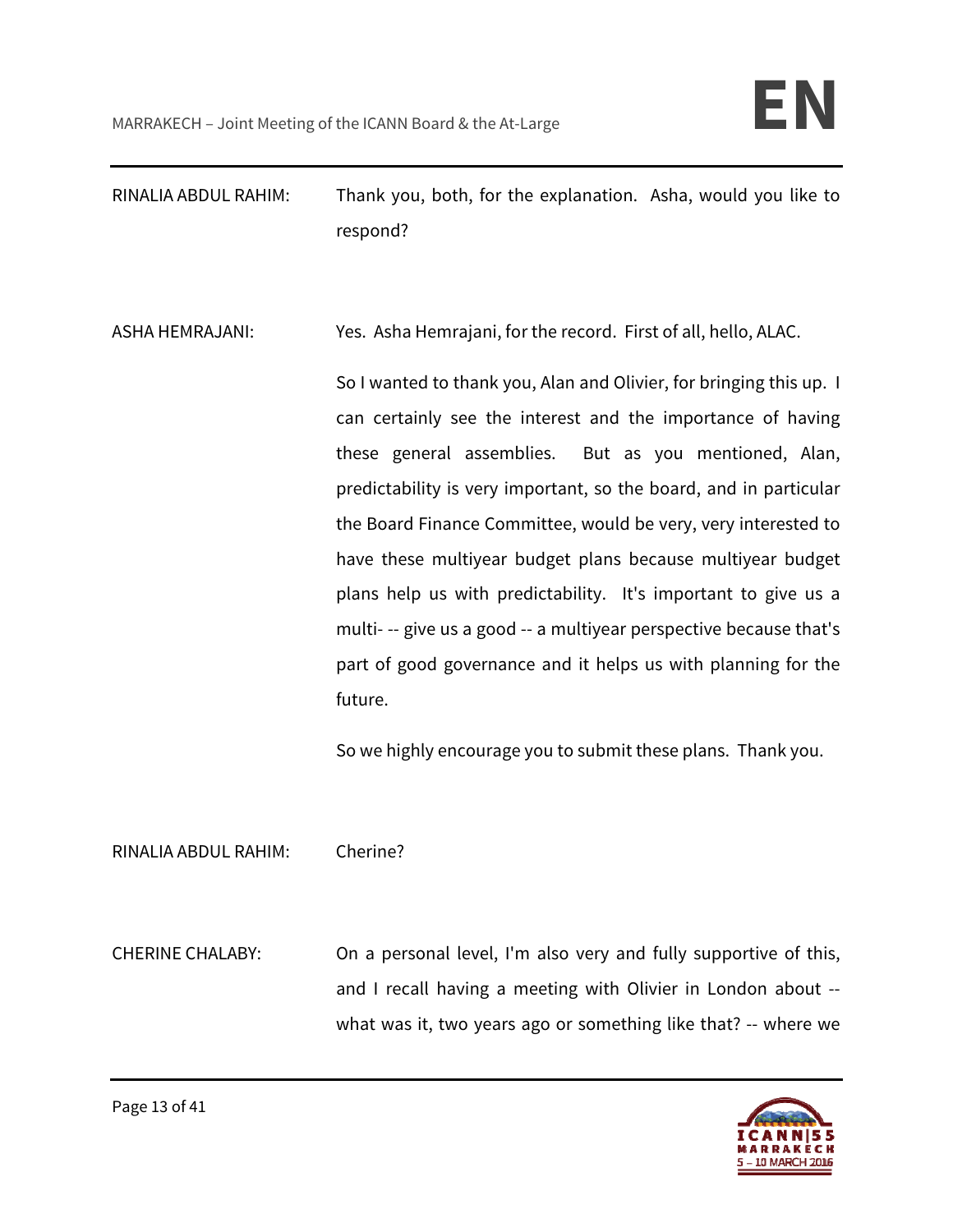discussed this, and I think the time -- the time has come where we need to move forward and put this into concrete future multiyear plans, so that's a good idea. Thank you.

- RINALIA ABDUL RAHIM: Is there any advice that the two of you would like to give them in terms of time line for submission?
- ASHA HEMRAJANI: I think Alan mentioned to me earlier that you could get something to us fairly soon, in the next two weeks. Is that right, Alan?
- ALAN GREENBERG: That is our intent.
- ASHA HEMRAJANI: Good. Looking forward to it. Thank you.
- RINALIA ABDUL RAHIM: Yes. So I see Sebastien standing there, Olivier and Tijani wanting to make a response or comment.

Sebastien, is it about this topic? Please. No audio.

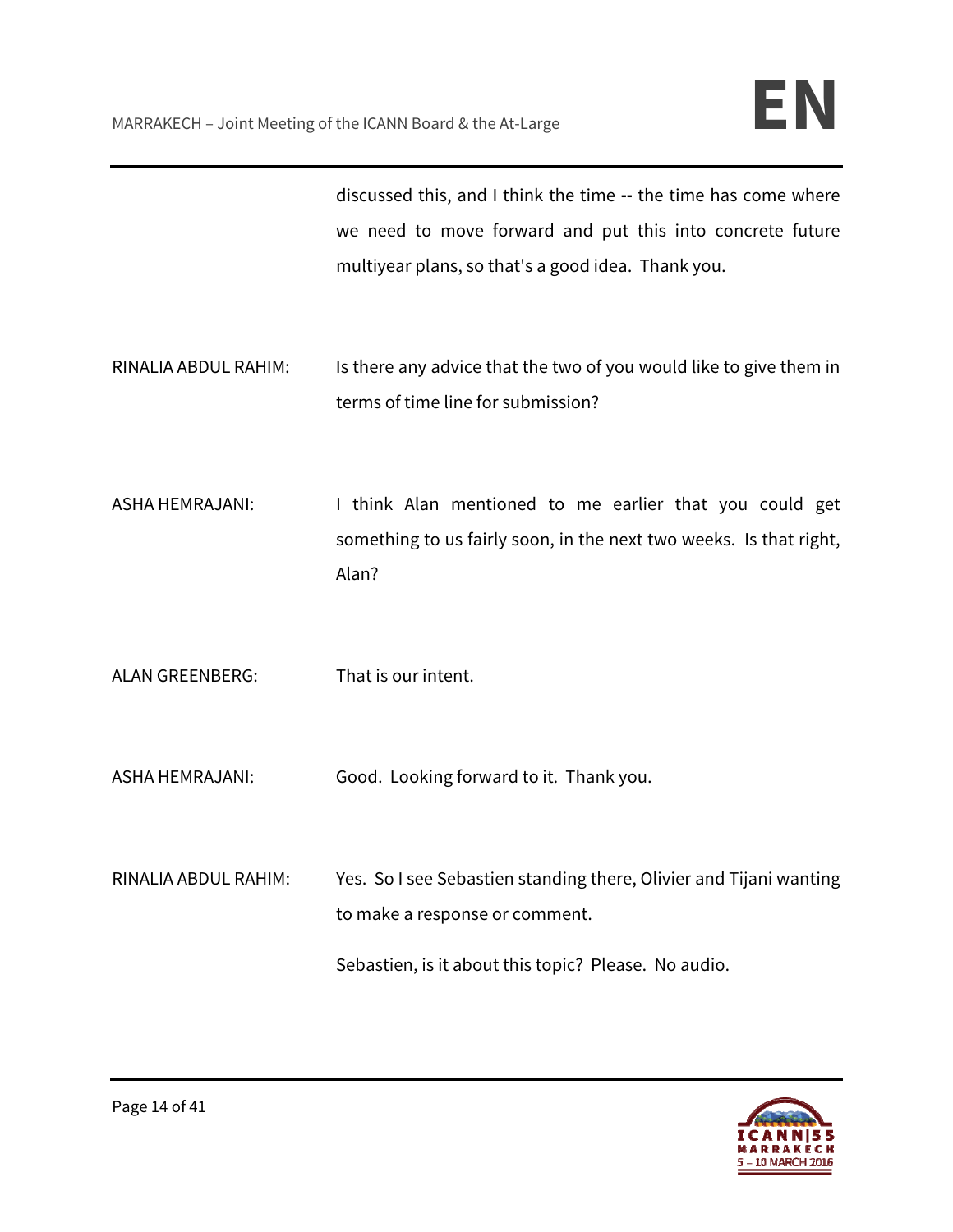### SEBASTIEN BACHOLLET: Now audio is coming.

Thank you very much. I think that this topic, as it is addressed in this room, is extraordinary. You know what the name of the room is. It is the Atlas room, and so the name that we chose for our summit in Mexico back in 2009, as well as the name that we chose for London, was also Atlas, and so, you know, we talked about Atlas I, ATLAS II, and now we are addressing that topic as ATLAS III in this room in Marrakech called Atlas.

RINALIA ABDUL RAHIM: Wonderful coincidence.

Olivier, do you mind if I give the floor to Tijani first? Tijani.

TIJANI BEN JEMAA: Thank you very much, Rinalia. And thank you, board members, to be supportive to this proposal. I think that even if we call it multiyear budget programming, I would like it to be included in the core budget of ICANN, not a special request, yearly special request -- not a multiyear yearly special request. Because this is the way to make it sustainable, and this is the way to -- not to argue each time we will have it or not. Thank you.

RINALIA ABDUL RAHIM: So, Cherine.

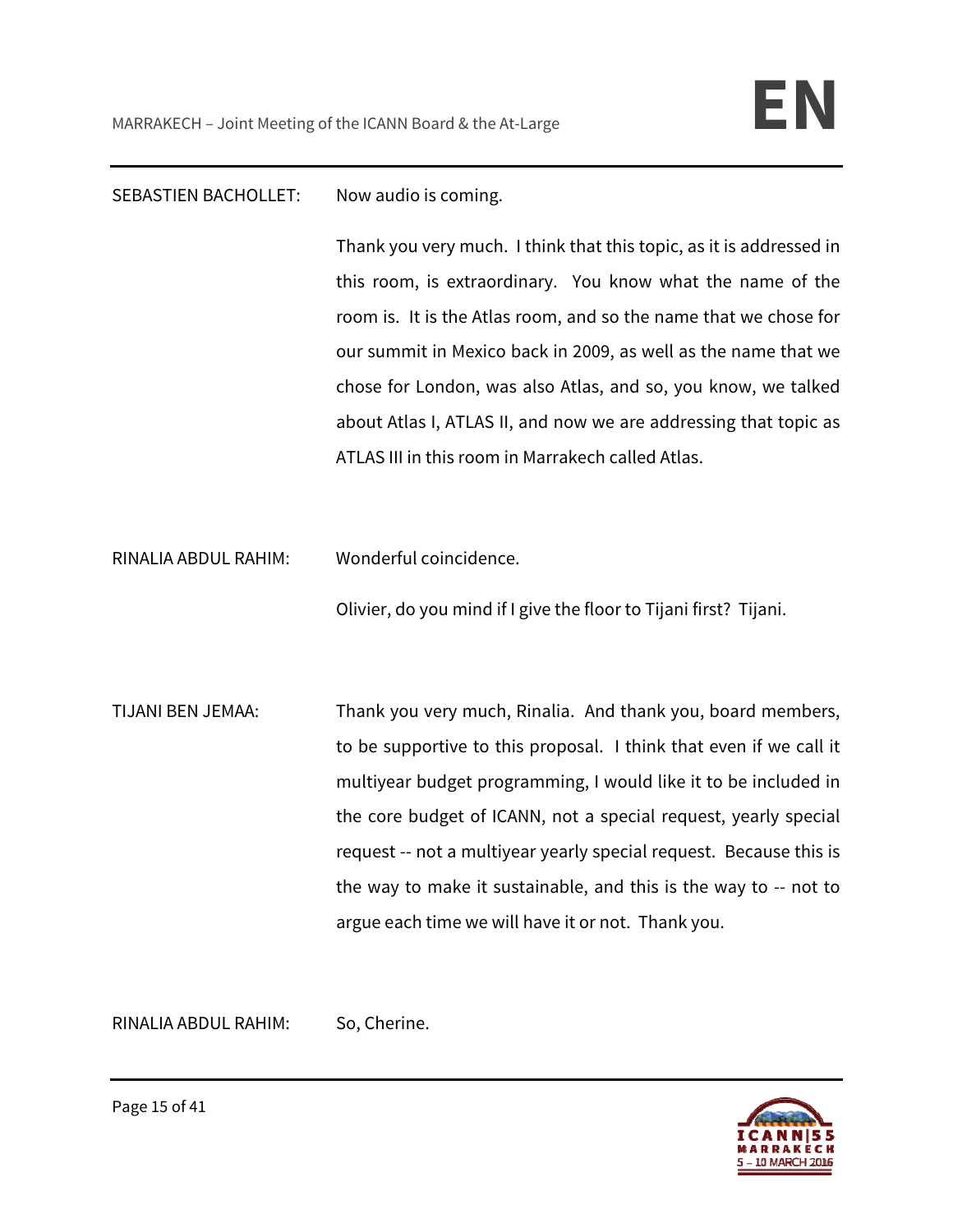CHERINE CHALABY: Fully agree with Tijani. I mean, we want to take it out of the annual special request and make it an integral part of the project as we go forward. That's the aim. Thank you.

RINALIA ABDUL RAHIM: Asha, you wanted to comment as well?

ASHA HEMRAJANI: Nothing more than -- I mean, to -- I agree with what Cherine has said. The whole point is to give us that long-term perspective so that it helps us with our planning so that you don't have to have this argument every year. So thank you.

RINALIA ABDUL RAHIM: Good. Fewer arguments is great. Olivier.

OLIVIER CREPIN-LEBLOND: Thank you very much, Rinalia. Olivier Crepin-LeBlond speaking. I just wanted to add it was two years ago that we had a chat with Cherine. It really does feel like a long process to reach and to draft this document. The document is pretty much written, but it is just making sure we have a complex topic that is

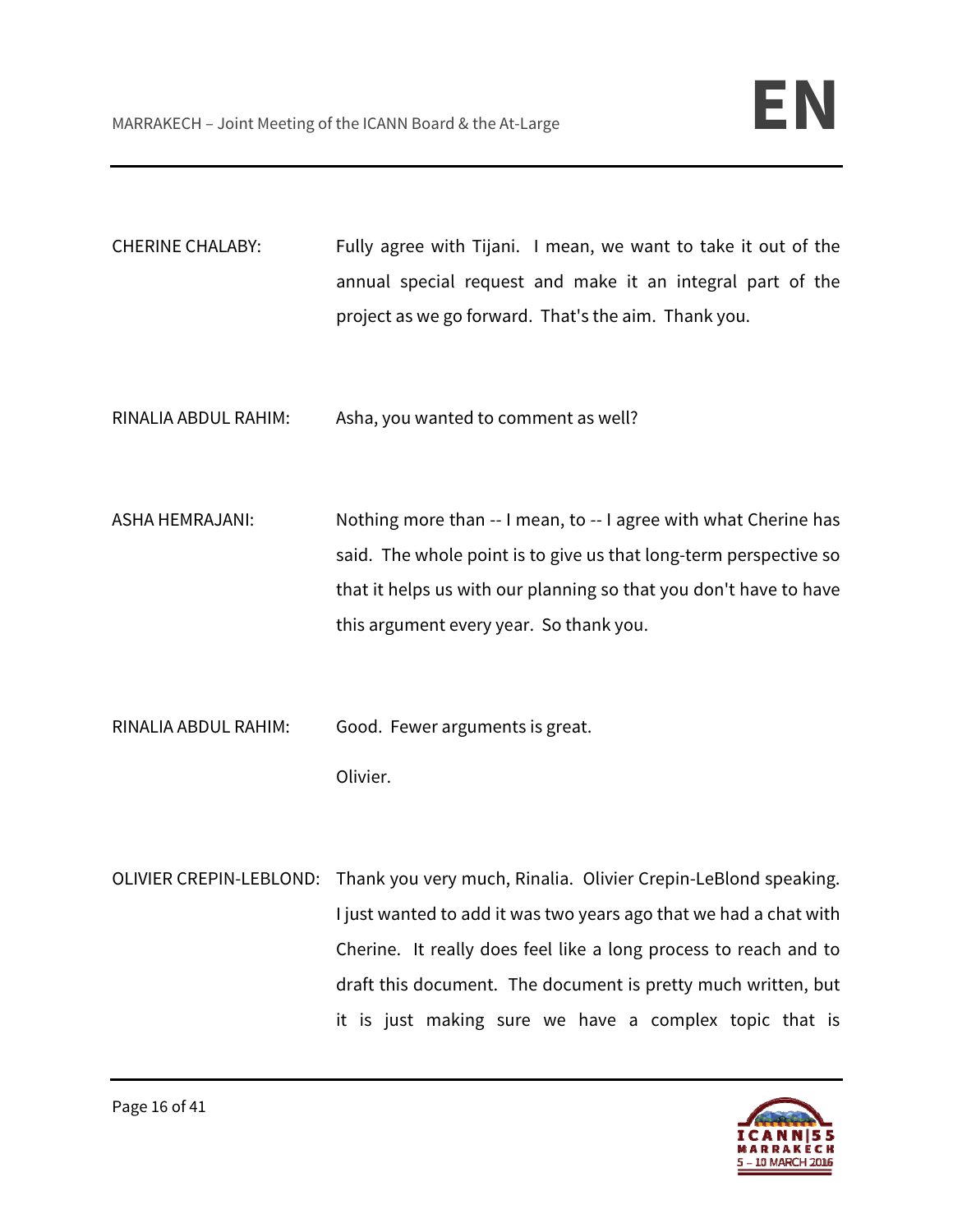enumerated and described in an easy, comprehensible way because we do plan to also share this document with the other communities. We are well aware that it's not only the board that will have a say in this matter but the rest of ICANN.

So that's the final touches, as you know, for something to be -- I wouldn't say perfect but close to great, I think may be one of the words, whichever. The final touches do take time.

And that's it. Thank you.

RINALIA ABDUL RAHIM: Okay. Asha?

ASHA HEMRAJANI: Yeah. That's why I think in response to your comment that, Olivier, we have been waiting for a long time and we are very keen to hear -- very keen to get these plans from you ASAP.

> Alan mentioned something -- or was it Rinalia -- that said - asked about whether there was any tips or any advice on how this plan should be submitted and in what form and that sort of thing.

> So I wanted to ask, Xavier, if you had anything to add or any advice to give on this?

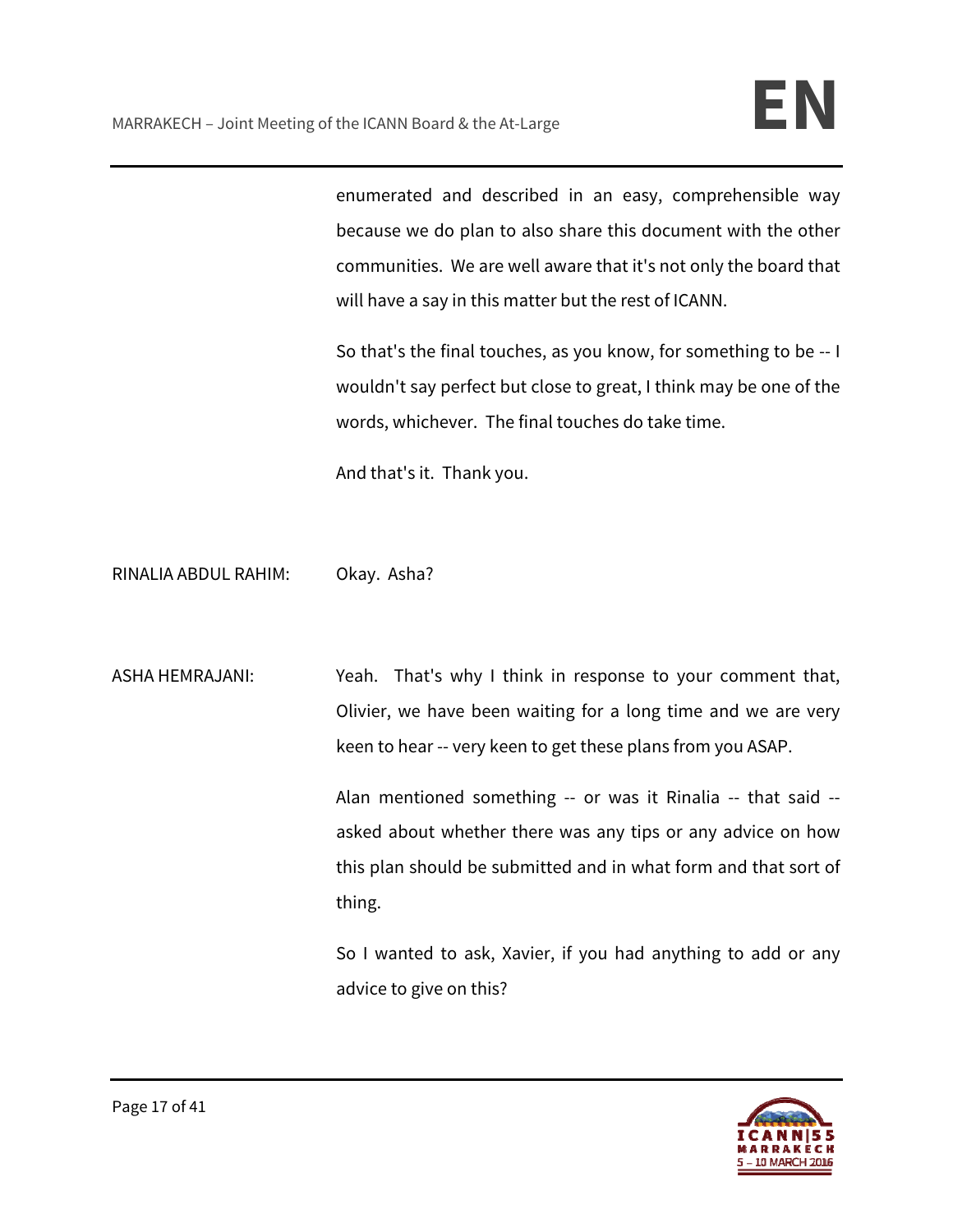XAVIER CALVEZ: It looks like I have something to add.

[ Laughter ]

Olivier made half of the points I was going to make on the importance to ensure that when we discuss this plan, it happens also with the rest of the community.

From maybe a process perspective, I think the idea makes a lot of sense and there's consensus here on that idea, Olivier. And I discussed it in 2012. So this is even older than London, and we agreed that it made sense.

And Olivier will remember me telling him as well that we also need to convince the rest of the community that it makes sense to happen because we would be committing resources longterm to support meetings for the At-Large, and other communities could be interested as well. So we just need to take this into account as part of the process of evaluation of that program. I'm sure the roadmap just needs to be updated from the version Olivier had sent to me in 2012.

So it's an easy exercise to start, I think, but we need to make sure we go through the process of evaluation and be able to contain also consensus from the rest of the community that that did make sense to them as it does make sense to all of us. So we just need to go through the process of evaluation because we

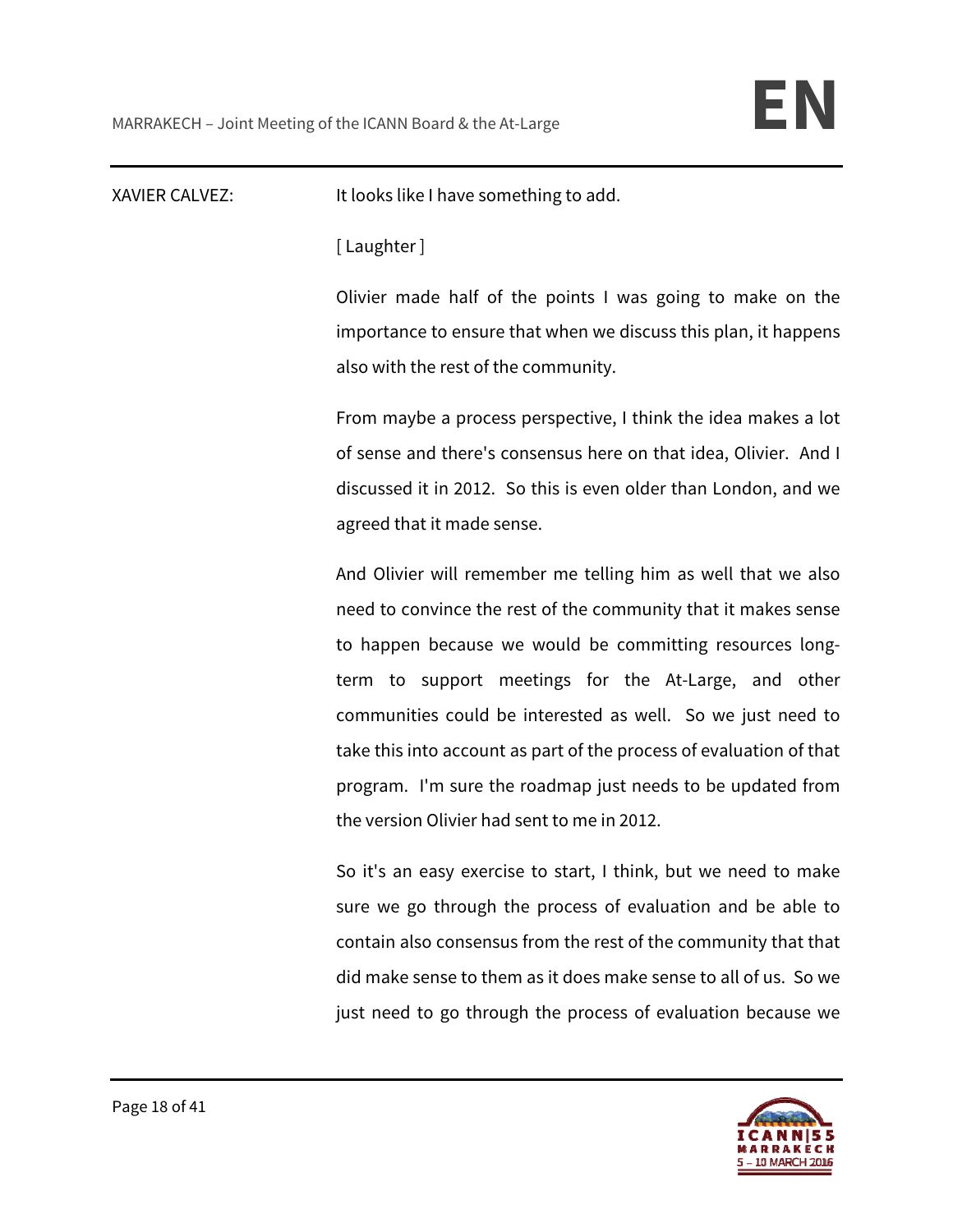|                      | would be committing resources long-term. And it's important<br>that we do that adequately both from a fiduciary and financial<br>standpoint as well as from a consensus standpoint of the<br>community.<br>But I think that if we feel we have all the good arguments, then<br>we can do that well together. Thank you. |
|----------------------|-------------------------------------------------------------------------------------------------------------------------------------------------------------------------------------------------------------------------------------------------------------------------------------------------------------------------|
| RINALIA ABDUL RAHIM: | Thank you, Xavier.<br>Alan?                                                                                                                                                                                                                                                                                             |
| ALAN GREENBERG:      | Thank you, Rinalia. Just to complete or belabor the history, this<br>issue of multiyear budgets, specifically in relation to the GAs and<br>summits, was raised with CFOs well before Xavier was even here.<br>So it's been going on for a while.<br>[Laughter]                                                         |
| RINALIA ABDUL RAHIM: | Okay, let's stop digging holes and let's just lift ourselves out of it.<br>We are in mutual agreement, and it is a very good place to be in.<br>Shall we move to the next topic, Alan?                                                                                                                                  |

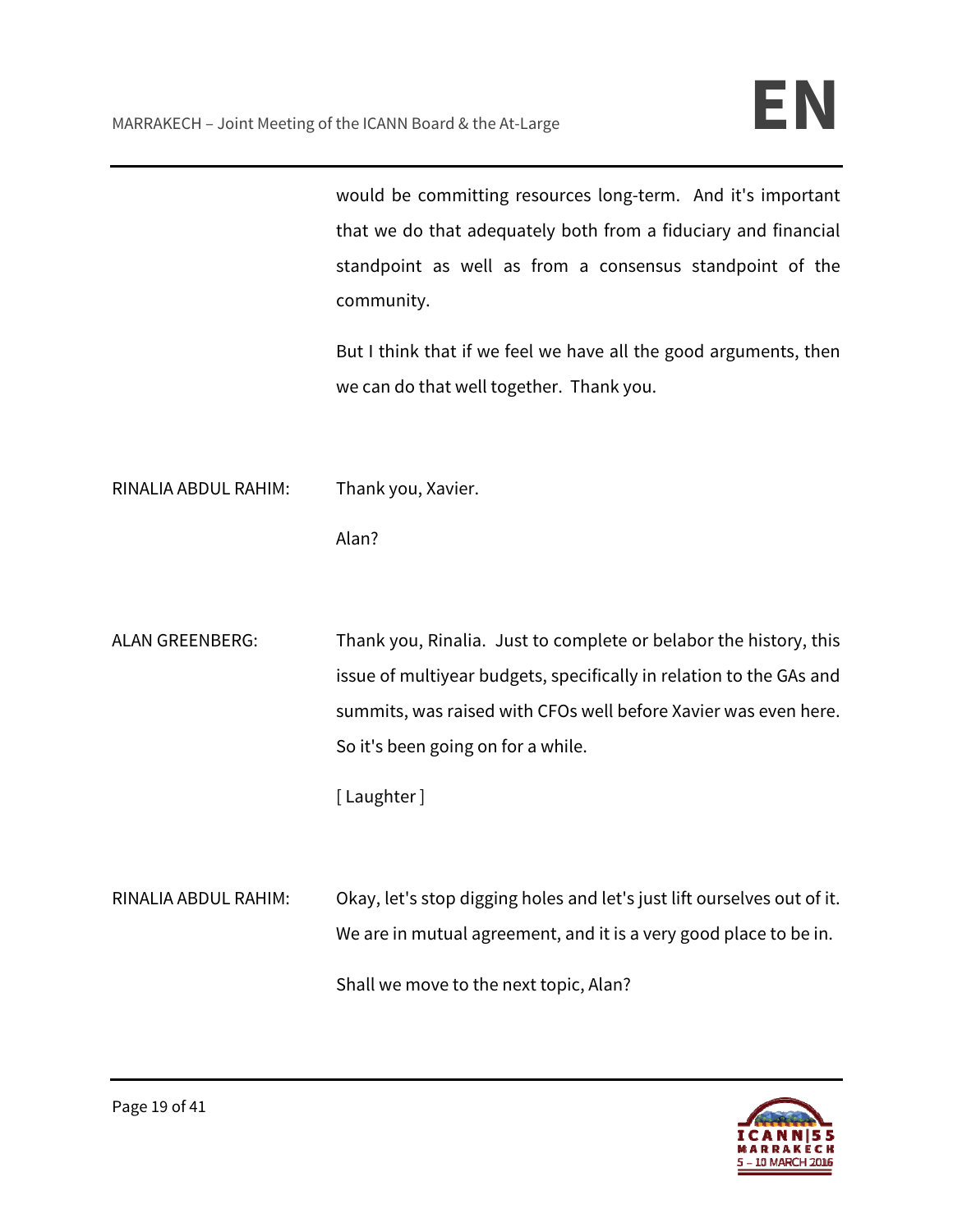ALAN GREENBERG: Yes, certainly. This topic is mislabeled. And it's not mislabeled by an accident but mislabeled in our minds because it had to become a budget issue.

> I'll give you three examples. But let me make it clear, we're not here to have the board resolve the issues or even have the financial people resolve the issues. We raise them as budget issues because in two of the three cases of examples, they are issues that have been irking us for years and we have not been able to get anyone's attention to actually even have a conversation about them. Putting them in as a budget request seemed to be an effective way of catching people's attention.

> In the third one, it doesn't go back years but it's an example that I think of lack of cohesiveness in how we do things. I'm just bringing it to the attention -- I don't think these are things that could be fixed at the financial level. They are almost cultural issues that we want to make the board aware of.

> Please, we are not trying to fix the problems. That's not why they're there.

> The three examples are relatively simple. The first one is in 2008 to support our Latin American/Caribbean region where a significant number of the people speak English and Spanish and don't speak both of them, we implement -- ICANN implemented a translation service that anything sent on our email list got

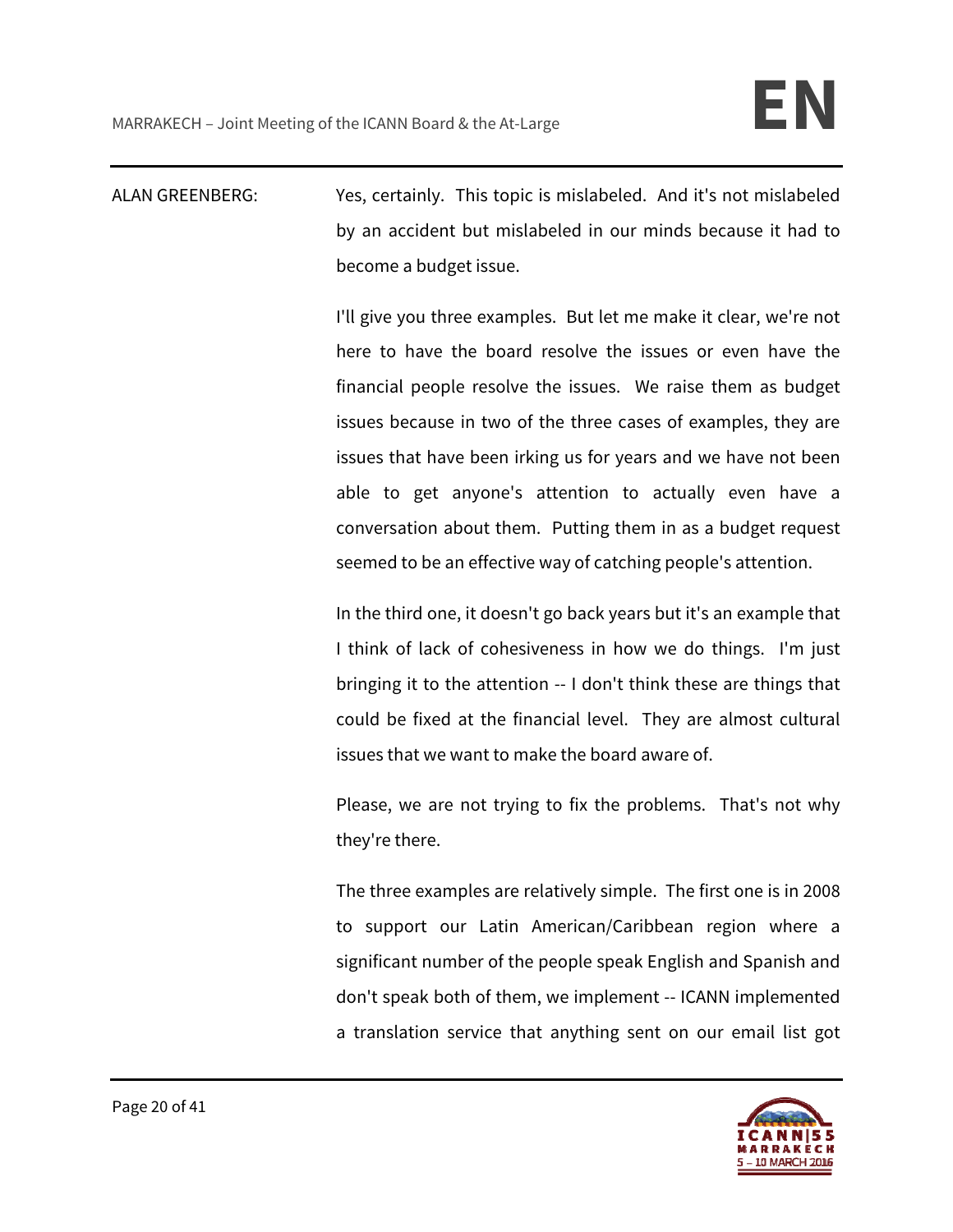translated into the other language. It has been horrible. It has probably caused more problems than it fixed because of the misunderstandings generated and the difficulty in using the tool.

We have had ICANN staff on occasion -- I won't say working on their own time because I don't know how the clocks for ICANN staff work. But essentially on a volunteer basis when he got around to it, and it has gone over various people. We are still not at a stage where we can get anyone's attention. So we decided to put in -- that ALAC should put in a budget request to give I.T. resources to fix the problem. Again, it was purely a way of catching people's attention.

The second one is -- and forgive me -- it's a travel issue. The ALAC is allocated a certain number of travel slots, as is every other AC and SO. In our case, we have a certain number of them that can only be used for very specific cases. And as it turns out, we are not allowed to use them most of the time. We feel this is somewhat unreasonable. We are talking about money that's already budgeted, and At-Large should be given a little bit of flexibility in how it works in these kind of things. Again, it probably has already been fixed now that we raised the issue that way.

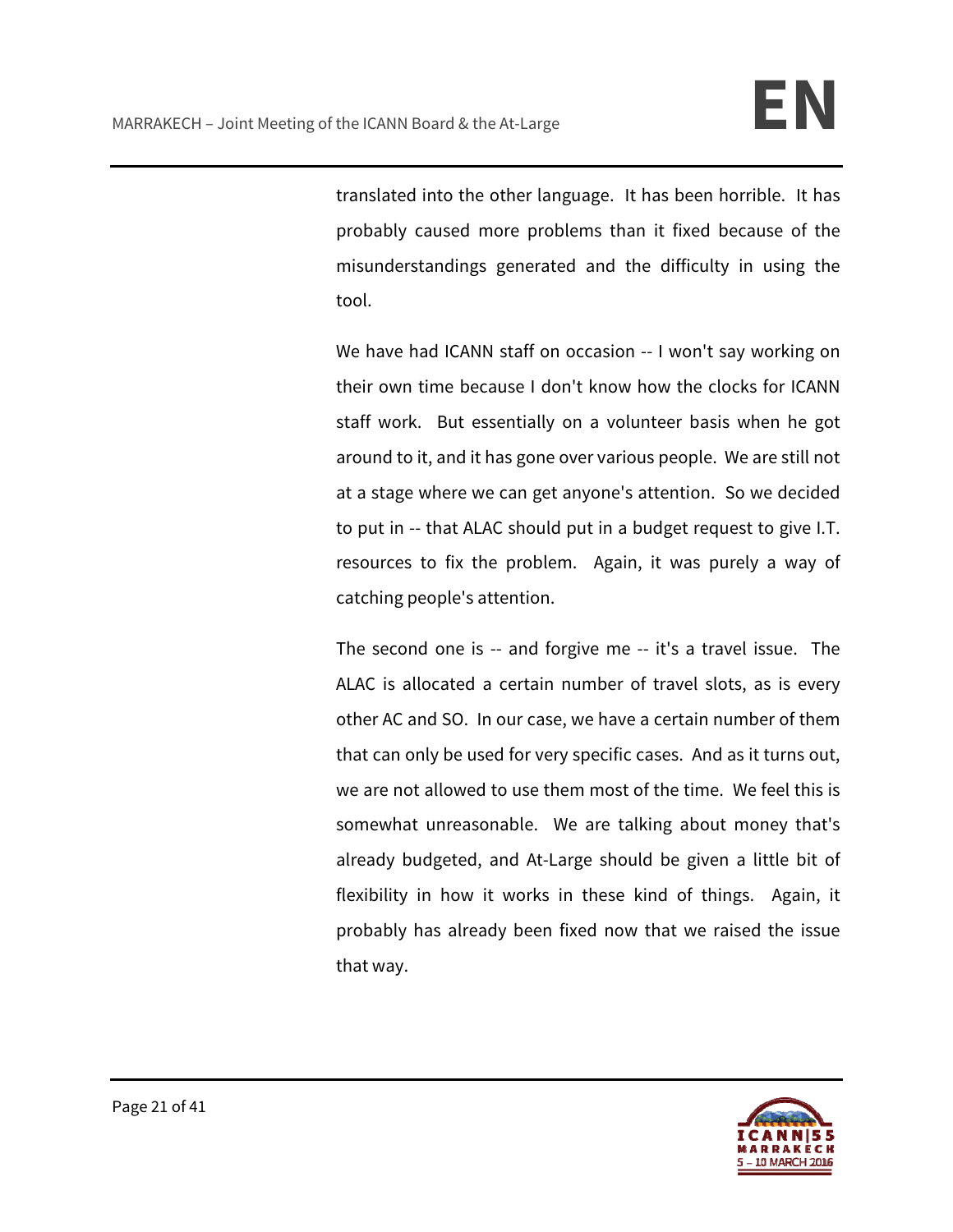The third one is a slightly different character. We have a new meeting strategy where for the C meetings, the last day is designated as a day for capacity-building, onboarding new people, team building, that kind of thing. We believe that if the board had approved that kind of strategy, there should be a budget allocation that allows these things to actually be done. And normally this requires facilitators and services that are a little bit outside of our norm. And, yet, we have to put in special budget requests to address these kind of things.

So, again, it's a plea that when we do things, let's do them cohesively. And for the first two items, let's make sure there are mechanisms that an AC or SO can escalate things without having to wait eight years and use a rather artificial means to escalate it. That's the sum total.

RINALIA ABDUL RAHIM: Thank you, Alan. We heard you very clearly. You said earlier that there was a lack of cohesiveness in how we address things or issues, and you've identified gaps in your advisory committee, three specific ones as examples. I think that's been noted by the board.

> Does any member of the board want to comment on the principle of it in terms of why do we have gaps? Perhaps it might be a good idea to have a better understanding of why there was

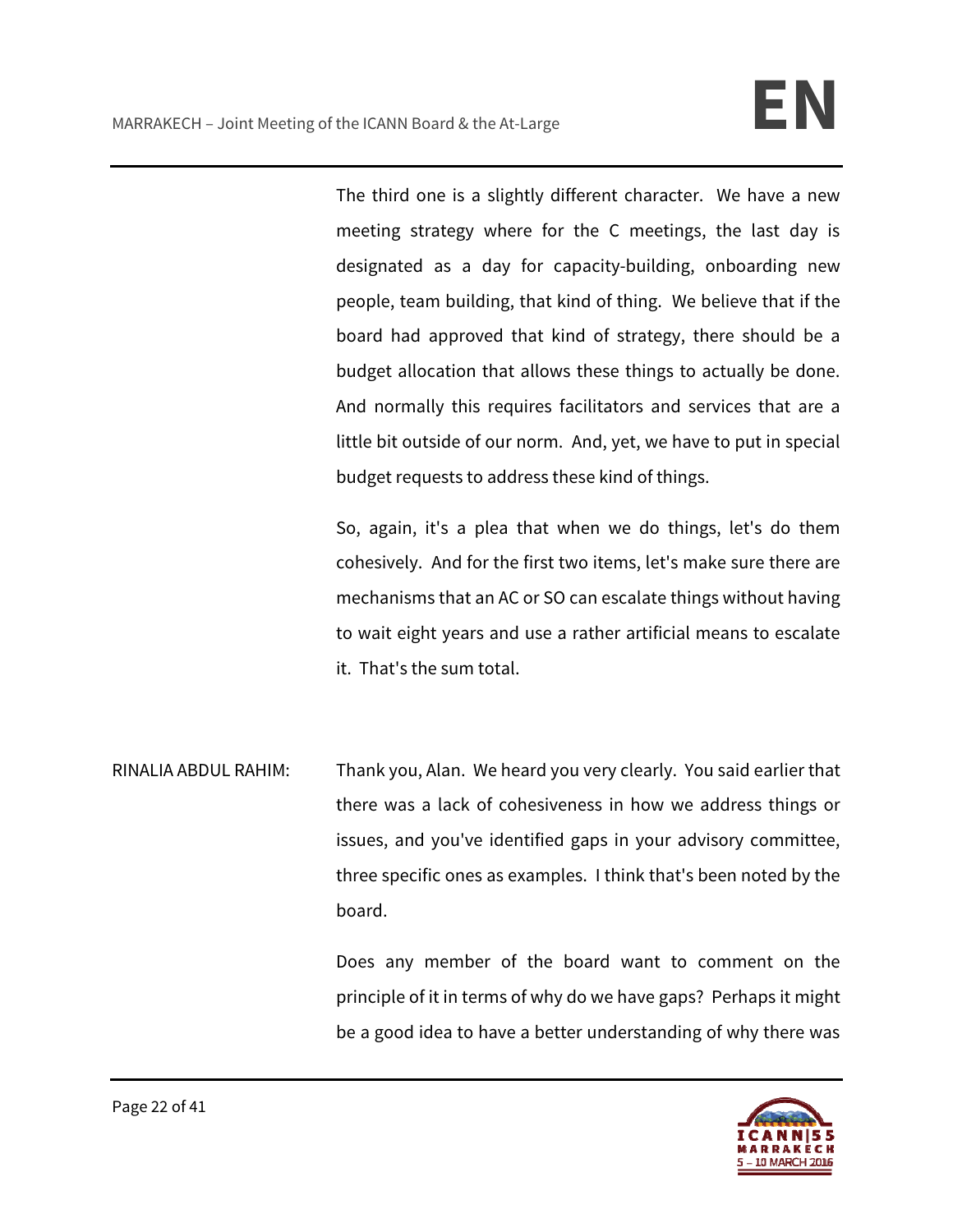a breakdown in process or lack of which for the ALAC to raise this issue and get a resolution. Okay. So then let's just touch on this a little bit. Ashwin, can I ask you to step forward, please? Do you have a sense of what broke down and what could be fixed?

ASHWIN RANGAN: Thank you. Yes, I do. We've lacked for a central ticketing mechanism where all requests that are coming in from SOs and ACs can be logged and tracked from an improvement of services perspective. That's something that's been handled in the very recent past.

> With that said, the specific issue of the translator is also something that has been discussed with the technology task force as recently as during this meeting. The translators are as good as the technology behind them, the vocabulary in the technology, the dictionary systems behind the vocabulary.

> They rely upon the input streams and the punctuations in the input streams. We'd observed that there were two problems with what was being input. One is that the subject matter text would be mangled. And as it went along, as Alan said, it would get worse and worse and worse leading to really unexpected sort of translations.

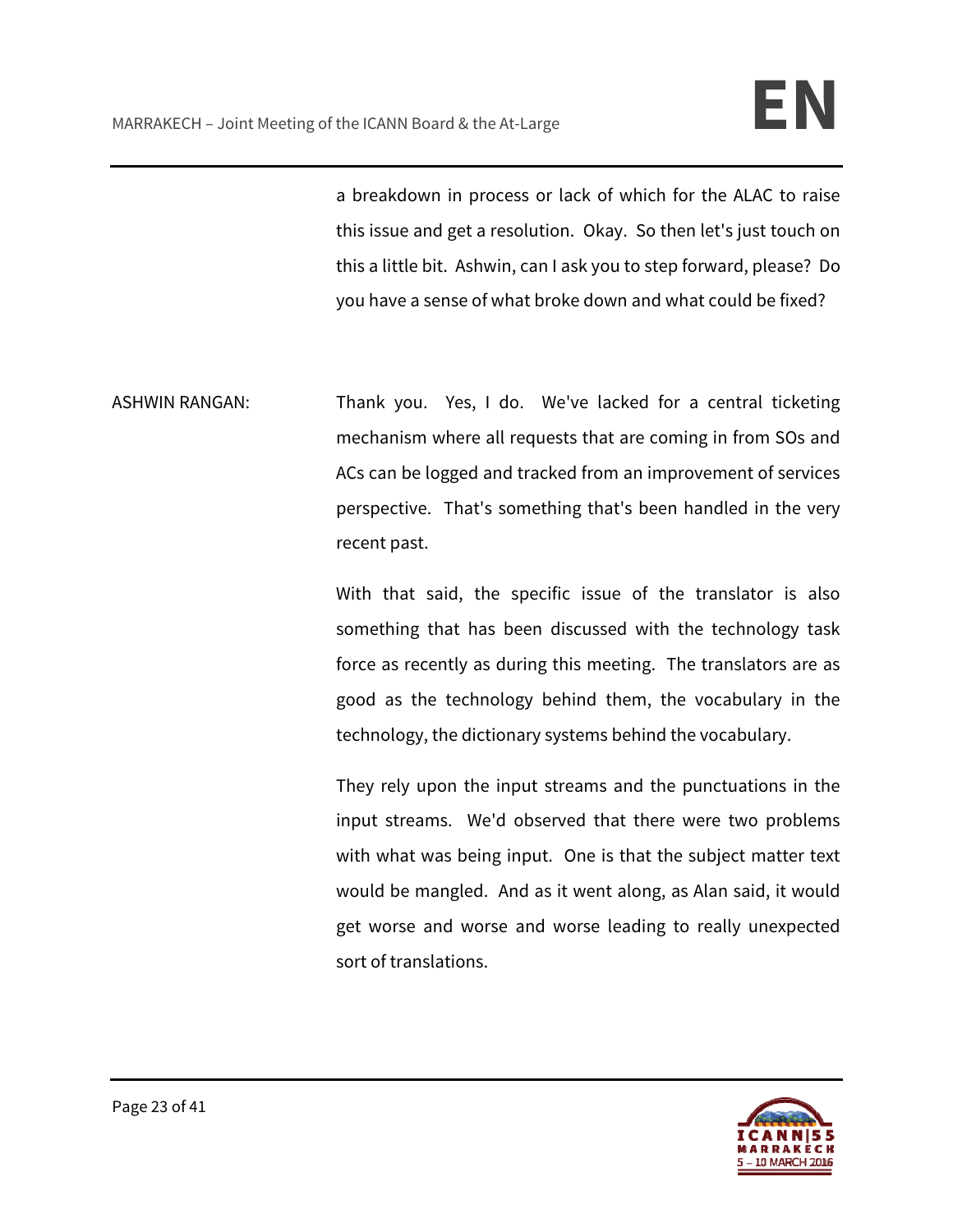And the second is if even a single punctuation were missed or inappropriately placed, the language-to-language translation would get confused, resulting in misrepresentation of what was trying to be conveyed. So we've put a mechanism in through which it will reflect backward if the meaning is lost so that the sender gets an opportunity to fix the punctuation and then resend it.

We've done the necessary technology work. And this work piece is now in the hands of the ALAC membership to do some testing. When once we get a green signal saying it has been tested and found acceptable, we will then take it to production. That process, that whole process, will take probably a month or so. So I hope that that addresses the first of the three topics.

RINALIA ABDUL RAHIM: Thank you. I think the larger question is that when there was a problem and it was filed, there was no way to resolve it. I think you are here now, and there is a ticketing system. So when something like this comes about, it will be addressed with alacrity.

ASHWIN RANGAN: Absolutely.

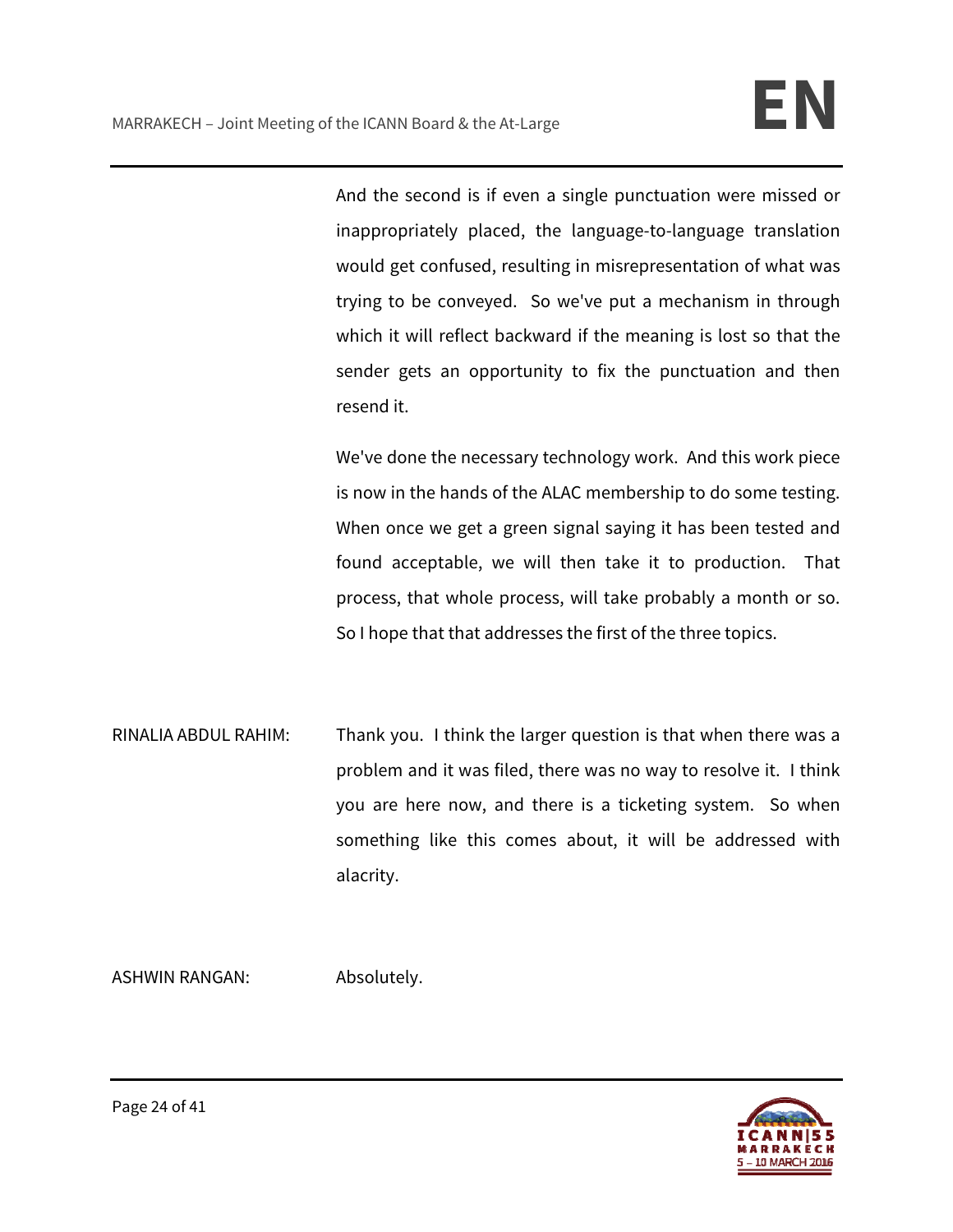| RINALIA ABDUL RAHIM: | Thank you.                                                                                                                                                                                                                                                                                                                                                                                                     |
|----------------------|----------------------------------------------------------------------------------------------------------------------------------------------------------------------------------------------------------------------------------------------------------------------------------------------------------------------------------------------------------------------------------------------------------------|
|                      | David Olive, did you want to respond to any of that in terms of<br>breakdown in process?                                                                                                                                                                                                                                                                                                                       |
| <b>DAVID OLIVE:</b>  | Yes, I would like to respond, if I could, to all three.                                                                                                                                                                                                                                                                                                                                                        |
|                      | One, of course, is when we get requests such as Ash just<br>mentioned, in the past, we would have to give it to another<br>department and remind them Ashwin has established a much<br>better system for tracking that and putting that on the agenda<br>as well as a steering committee to look at prioritization. So that<br>process has really been improved for the SO/AC tools that we're<br>looking for. |
|                      | In terms of travel, yes, we try to be as flexible as we can within<br>the allocated numbers. ALAC is allocated 27 funded travelers for<br>each ICANN meeting, 25 of them were established and two were<br>the extra.                                                                                                                                                                                           |
|                      | And we just would be happy to be flexible, and I'll work with Alan<br>to adjust that within the 27 traveling slots.                                                                                                                                                                                                                                                                                            |
|                      | And on the third point, in terms of the last day of facilitation, we<br>tried to address this issue by using some experts and training of<br>the trainers. And this is through the academy and through other                                                                                                                                                                                                   |

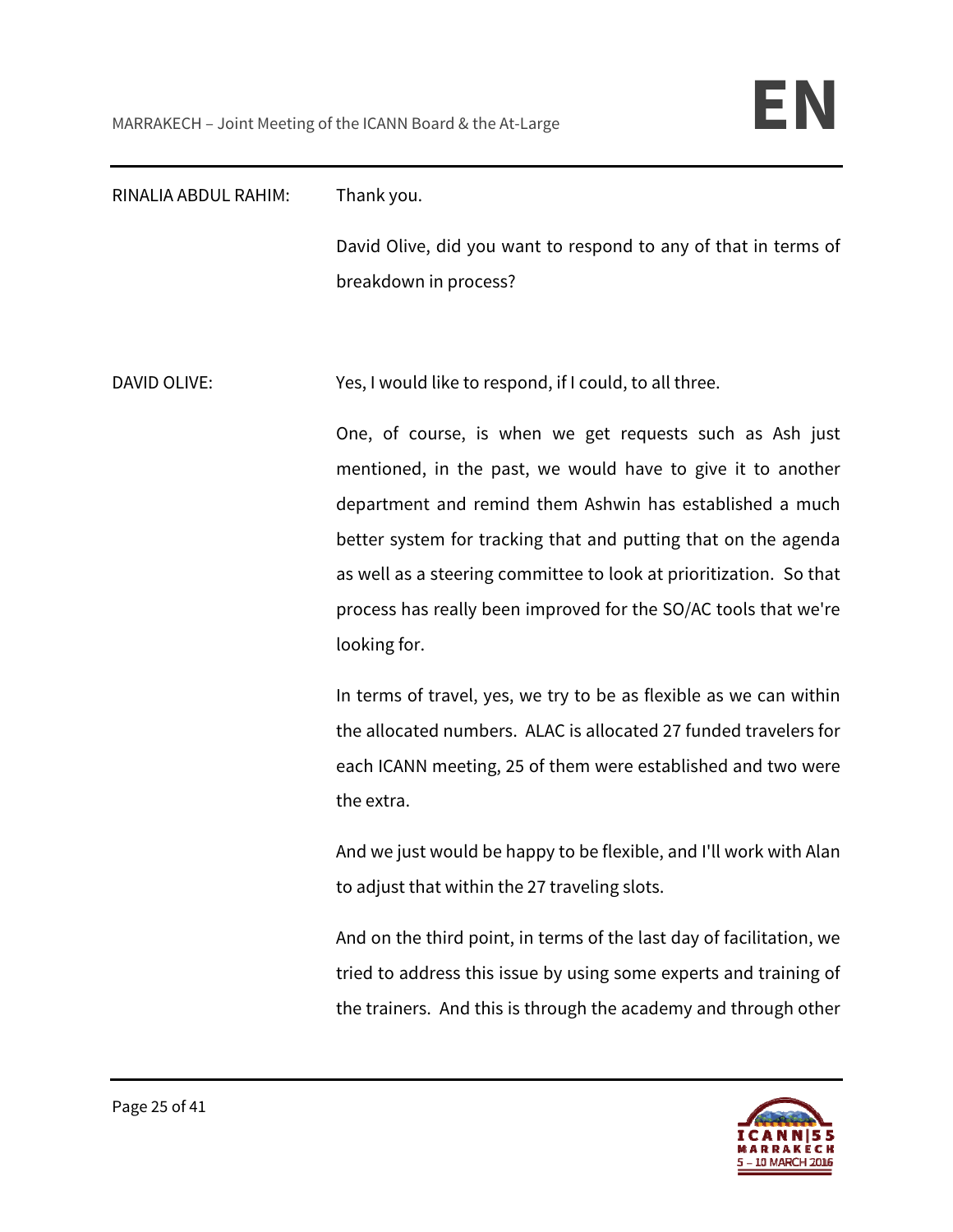onboarding systems we've looked at for the leadership role, for example. And so we have a cadre of community and staff people who could provide that training.

It was a hope that that would be a very cost effective way rather than having some sort of outside coordinator.

Again, it depended upon the need. This was all a part of our ongoing learning and leadership development and training program for the SOs and the ACs.

RINALIA ABDUL RAHIM: Thank you, David.

Do you have -- do you want to respond, Alan?

ALAN GREENBERG: Just a very minor -- not to Steve but to Ashwin. Everything Ash said is correct. But this is a multi- -- it was a multifaceted problem. For instance, many people get a lot of email. And most of us look at the subject line for triage to see is it something I want to look at.

> Because subject lines in Spanish will have accented characters, what gets inserted along the way is the 12 or 15-character string of the name of the character set. And that completely takes over

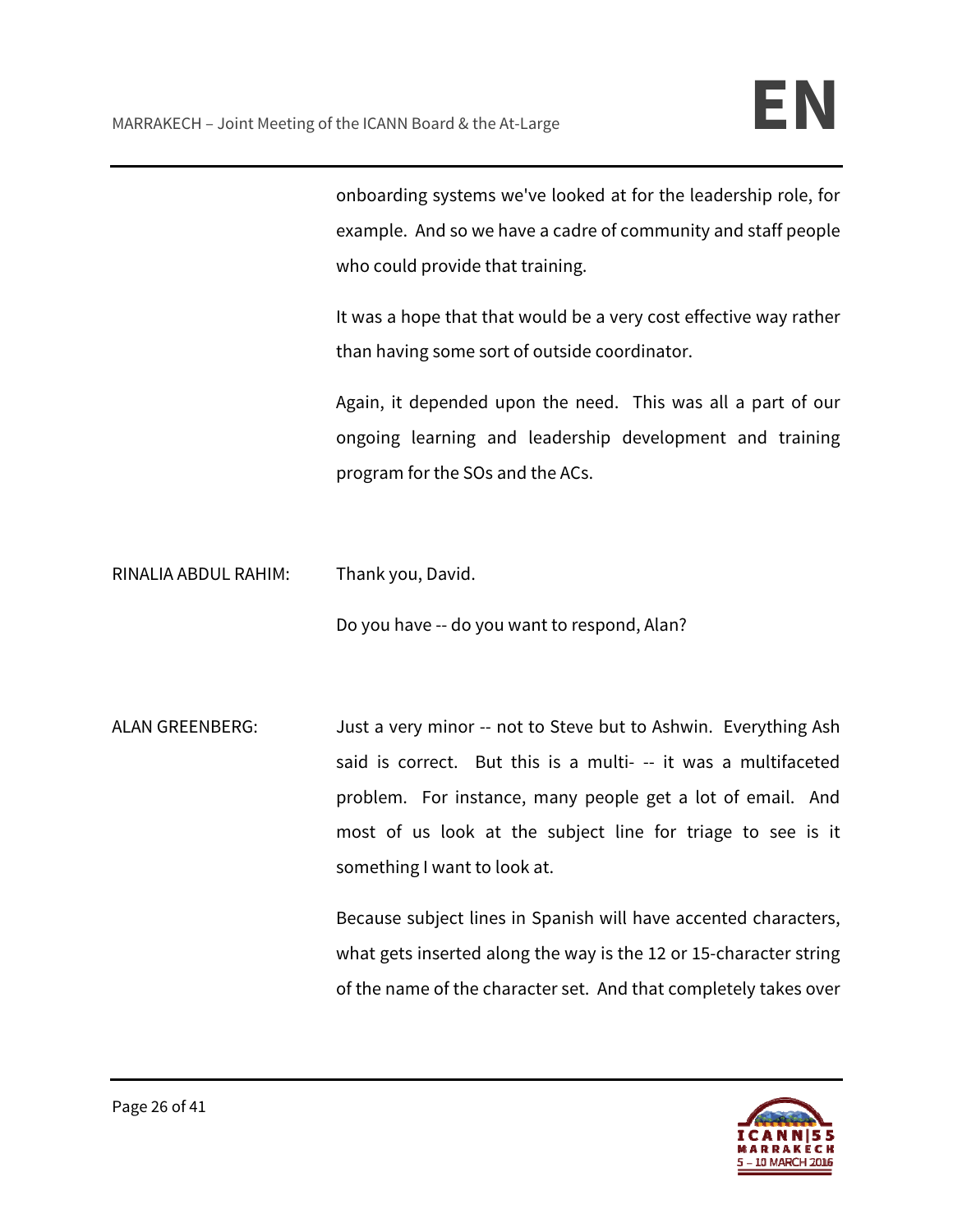the subject line so the subject lines have no content whatsoever anymore.

All we were asking initially was don't translate the subject line. And, yet, that was one of the things that has lurked for years and now is being addressed. But it's -- it was the inability to, you know, really get the problems addressed and there's multiple problems. And I thank Ash -- and I think we're headed in a good direction, if we can formally put a request in and makes sure it gets tracked. Thank you.

ASHWIN RANGAN: You're welcome. Thank you.

RINALIA ABDUL RAHIM: David, did you have a follow-up? Okay.

So, Alan, are you comfortable with where we are on this issue? Good.

Let's move to the next one.

ALAN GREENBERG: We're going to have to really stretch this one out so we use our full-time.

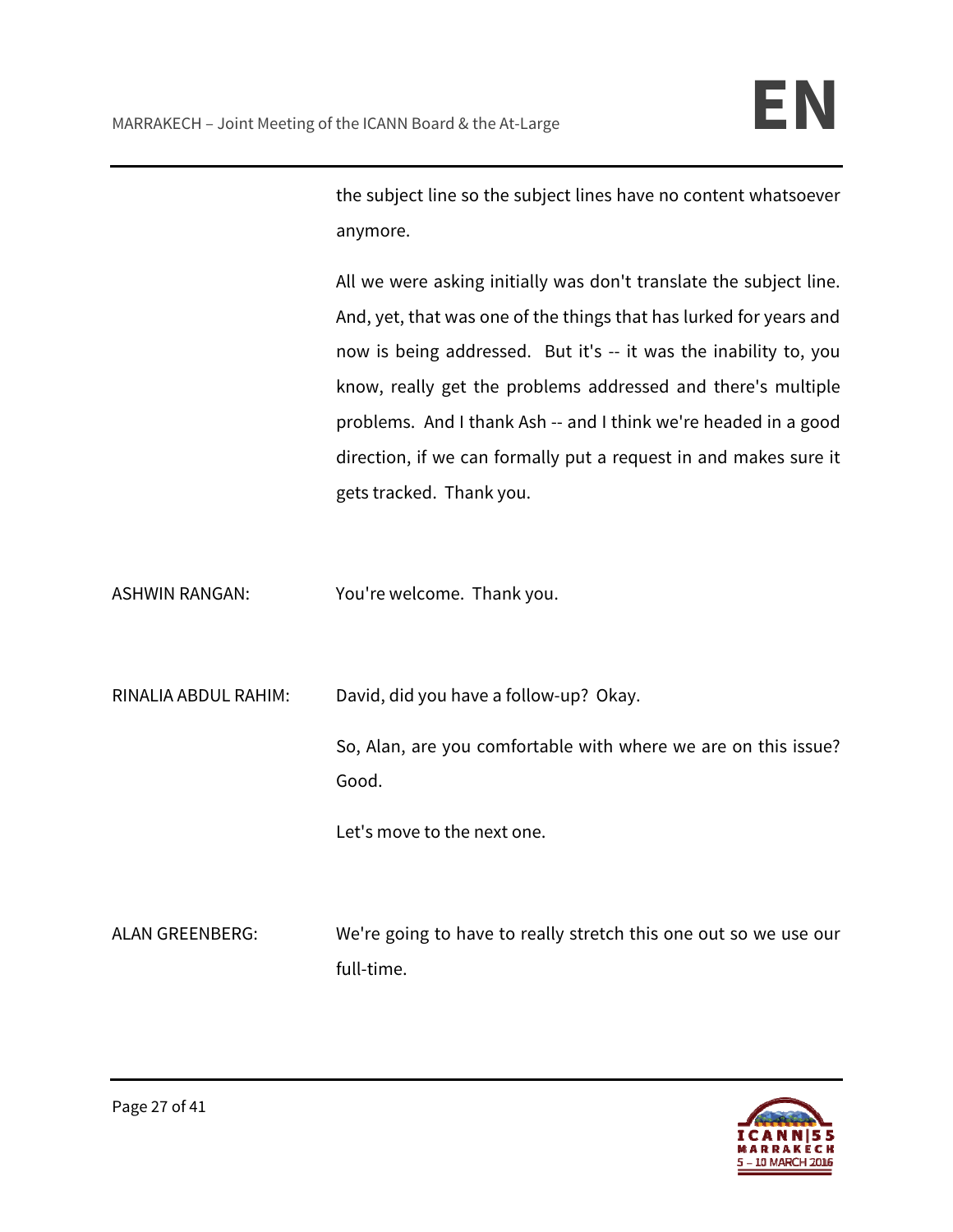RINALIA ABDUL RAHIM: End early.

[ Laughter ]

ALAN GREENBERG: This is one that is near and dear to us. We talk a lot in ICANN these days about the public interest. Well, from an At-Large point of view, the public interest has a number of implications, but a very large one is: How does what we do impact on the average user? Can they trust the Domain Name System? Can they put -- can they use the system reliably? And that translates from our point of view to consumer trust.

> And I'd like to turn it over to Garth to do an initial discussion of that, and then we have some other speakers who have also indicated.

GARTH BRUEN: Thank you, Alan. Thank you, board. Garth Bruen, ALAC North America. A clear definition of consumer trust may be illusive and difficult to make agreeable to all parties. But this is why we need to aggressively pursue tangible results for the benefit of the whole community. It's that important, and we need to work on it.

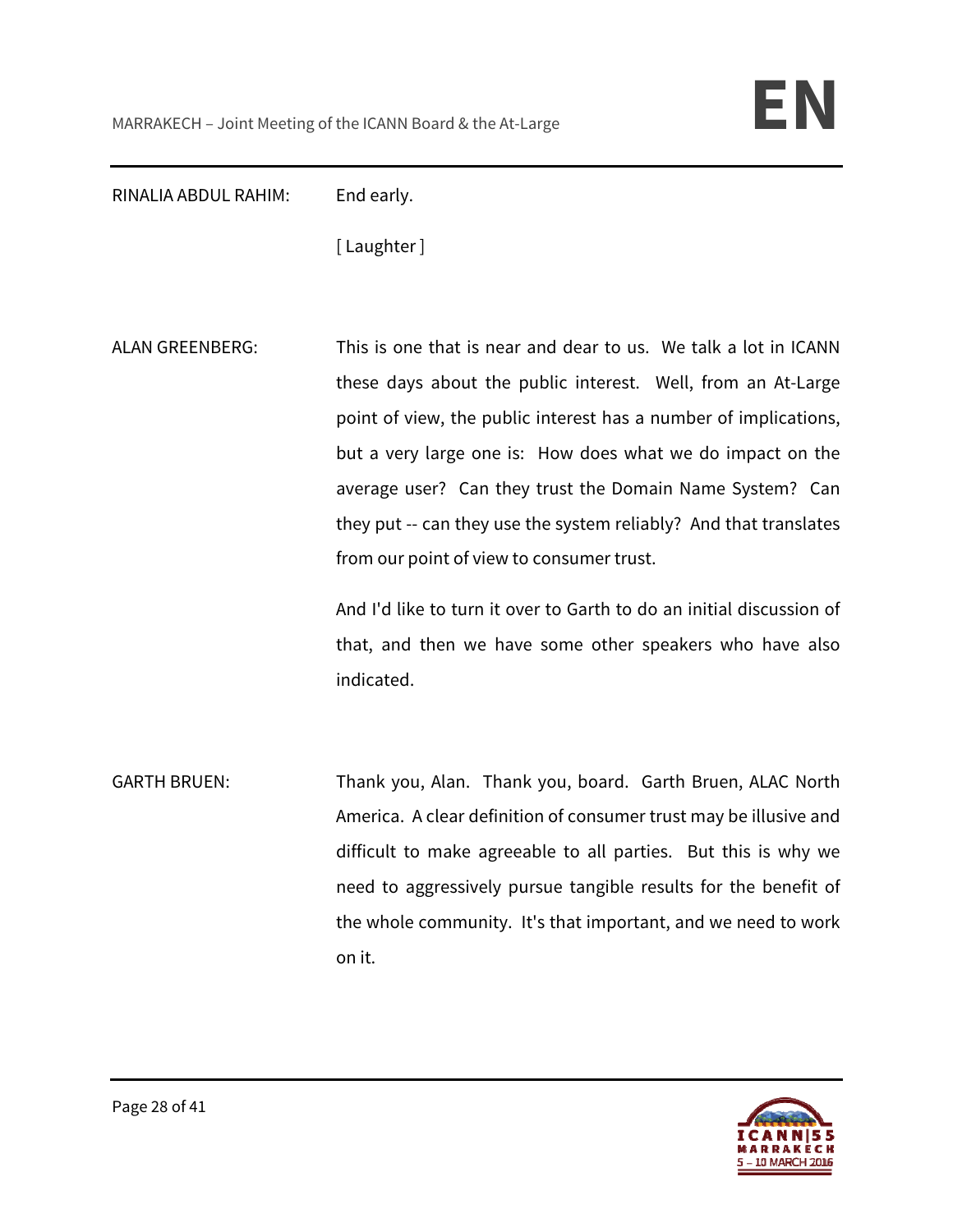So 18 months or so ago, the outgoing -- the current outgoing CEO announced that ICANN would create in staff a consumer safeguards director. This post is still empty, and we have asked about this in meetings, in formal letters. We have been told about budget issues, problems finding the right candidate. I understand the usual difficulties, but the lack of results on this creates the appearance of a lack of passion and attention for the topic. External observers might assume that consumer trust is simply not a priority. In general, there is no clear space where ICANN is speaking directly to consumers in terms of the content. Content on the site, not content on the Internet.

ALAC members speak directly to consumers. We talk to them all the time. And they ask us what's going on. And this is our job, as ALAC members, to tell them what's going on.

So in lieu of having real movements like the hiring of a consumer safeguards director, what can I show the consumer as proof that ICANN is making consumer trust a priority? Thank you.

RINALIA ABDUL RAHIM: Thank you, Garth.

Bruce?

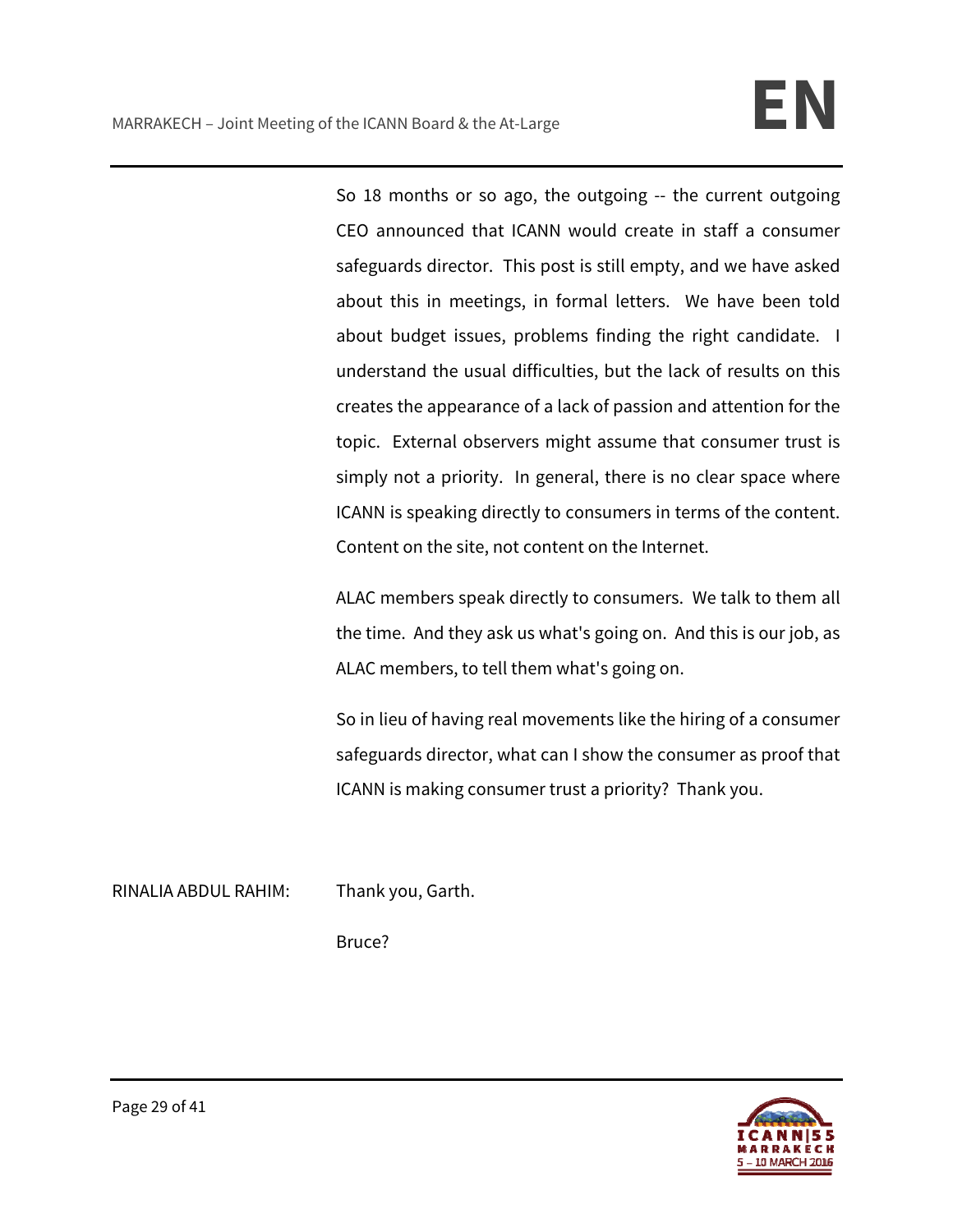## BRUCE TONKIN: Thank you, Rinalia.

Yeah, I think consumer trust, just to sort of provide context, is in our commitment to the U.S. government as part of the Affirmation of Commitments. We undertook to look at consumer trust as part of the rollout of new gTLDs. And amongst other topics, we were looking at competition, looking at security and stability, and consumer trust was one of those issues. Then the GNSO subsequently was then doing some work on defining the term "consumer trust" and so they have defined trust as it relates to ICANN's mission.

So I just want to be very clear here. ICANN's mission is purely allocating Internet identifiers. We allocate domain names. We allocate blocks of IP addresses to the regional Internet registries. So we don't deal with what's in an email, don't deal with what's on a Web site, but we do allocate these identifiers.

And so our role in consumer trust here is to make sure that there's consistency in name resolution so that when you use a name as part of email or use a name as part of accessing an Internet location, you actually get to where you want to get to, and some of the things that we've put in place there, for example, is the rollout of DNSSEC in the root to provide some stronger technical mechanisms to ensure that a name can't be manipulated as it is translated from a name into an IP address.

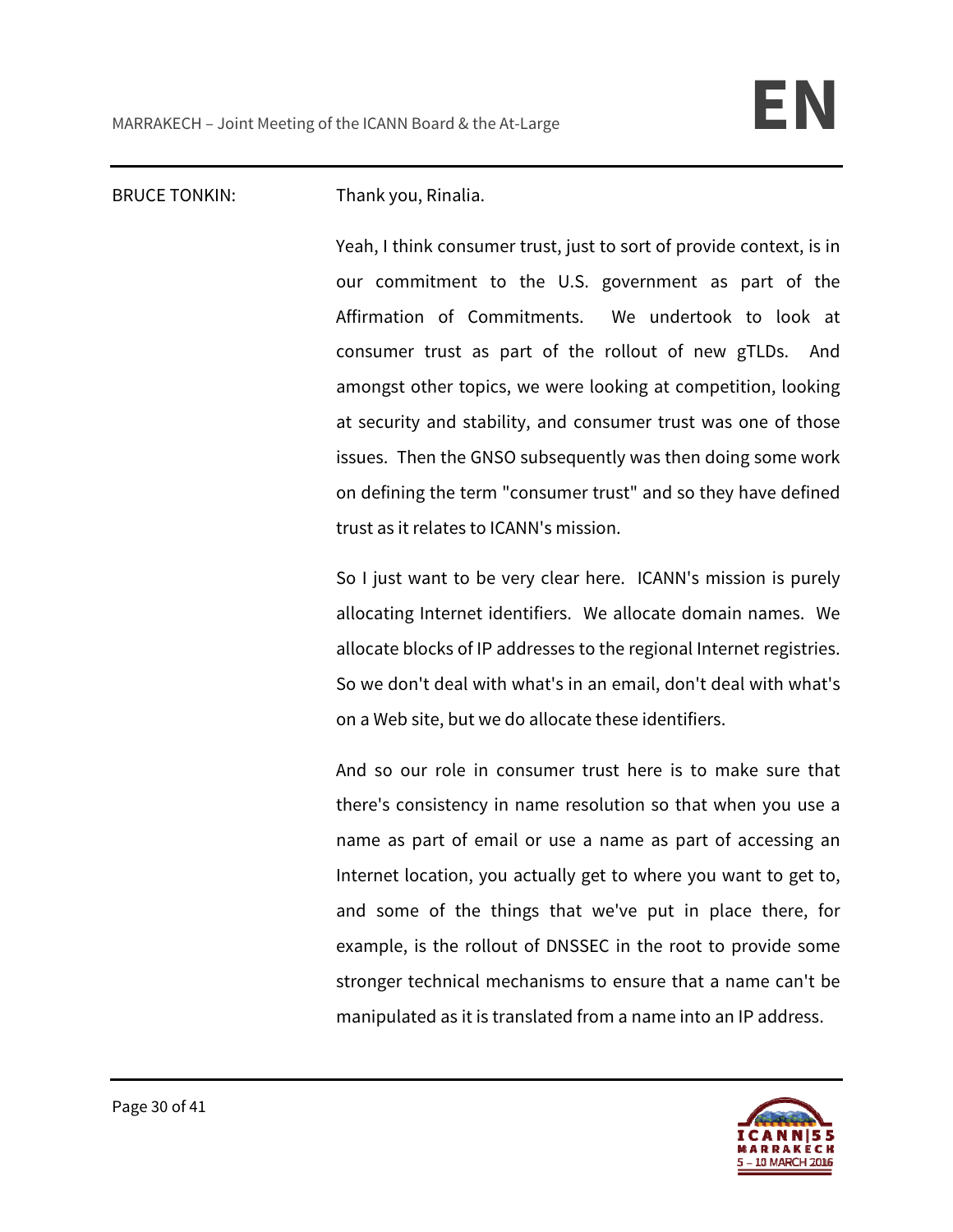Another part of consumer confidence here is confidence that the -- specifically with respect to gTLDs, that the registry operator is operating the TLD in compliance with the agreement that they have with ICANN, and that compliance agreement really has three parts to it.

One is compliance with the provisions in the agreement. Secondly is compliance with the ICANN policies that are developed in the GNSO. And third is compliance with national laws as it relates to the role of that TLD.

It's not ICANN's job to actually execute on those national laws, so each country has its own consumer trust laws, but clearly if we were notified by a relevant government body that a particular registry operator was not complying with the law, then that is an opportunity for ICANN to take -- to look at the compliance.

And the third part of consumer trust is clearly compliance itself, in that we have a compliance function at ICANN, and the role of that compliance function is to make sure that ICANN follows up on complaints from the Internet users to any of the things that I've suggested, whether it's domain names not resolving, whether it's people not adhering to the terms of their agreement, or people not following ICANN policy. So that's the role of compliance.

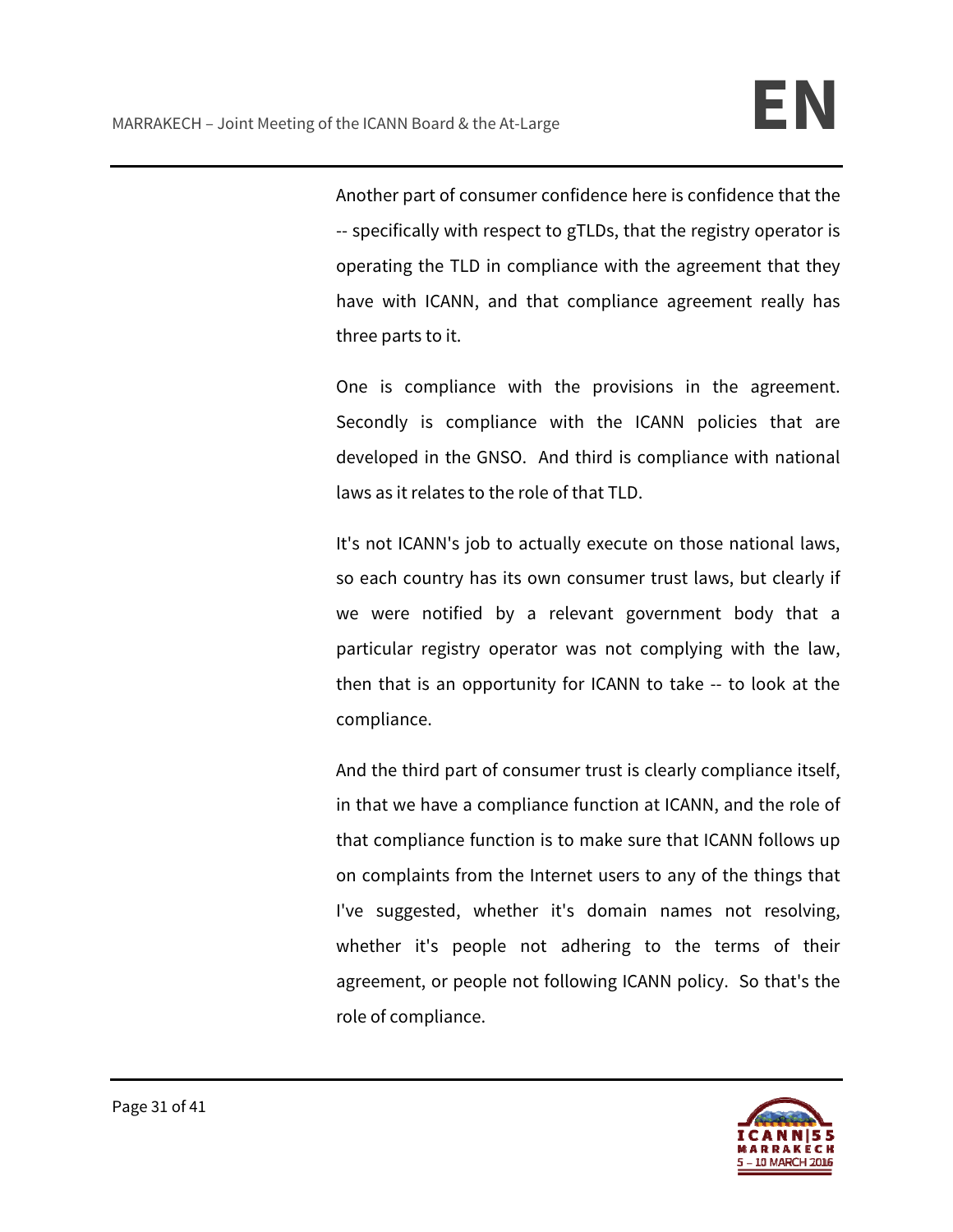With respect to the role, Garth, that you've noted that ICANN is committed to filling, we are still committed to filling that role and I'll ask Allen Grogan to come up and just provide the community with an update on recruiting for that role, if Allen's around in the room next to you. Ah, right next to me.

ALLEN GROGAN: Right underneath your arm.

Sure. Happy to address the issue.

So as Garth alluded to, there are several reasons why the role hasn't been filled. Part of the reason was that at the time that it was announced, it wasn't budgeted for. I have been interviewing a number of candidates, both internally and externally, over the last several months. Fadi and I sent correspondence to the ALAC late last year in which each of us indicated that we were optimistic that we would either be in a position to fill that role or at least announce who was going to fill that role by this meeting. Unfortunately that was overly optimistic. We have not yet extended an offer to any candidate.

So I -- I have committed to put a public job posting out to interview additional candidates for that role.

The ALAC also asked me yesterday if I would share with them any job description that was provided to the candidates that

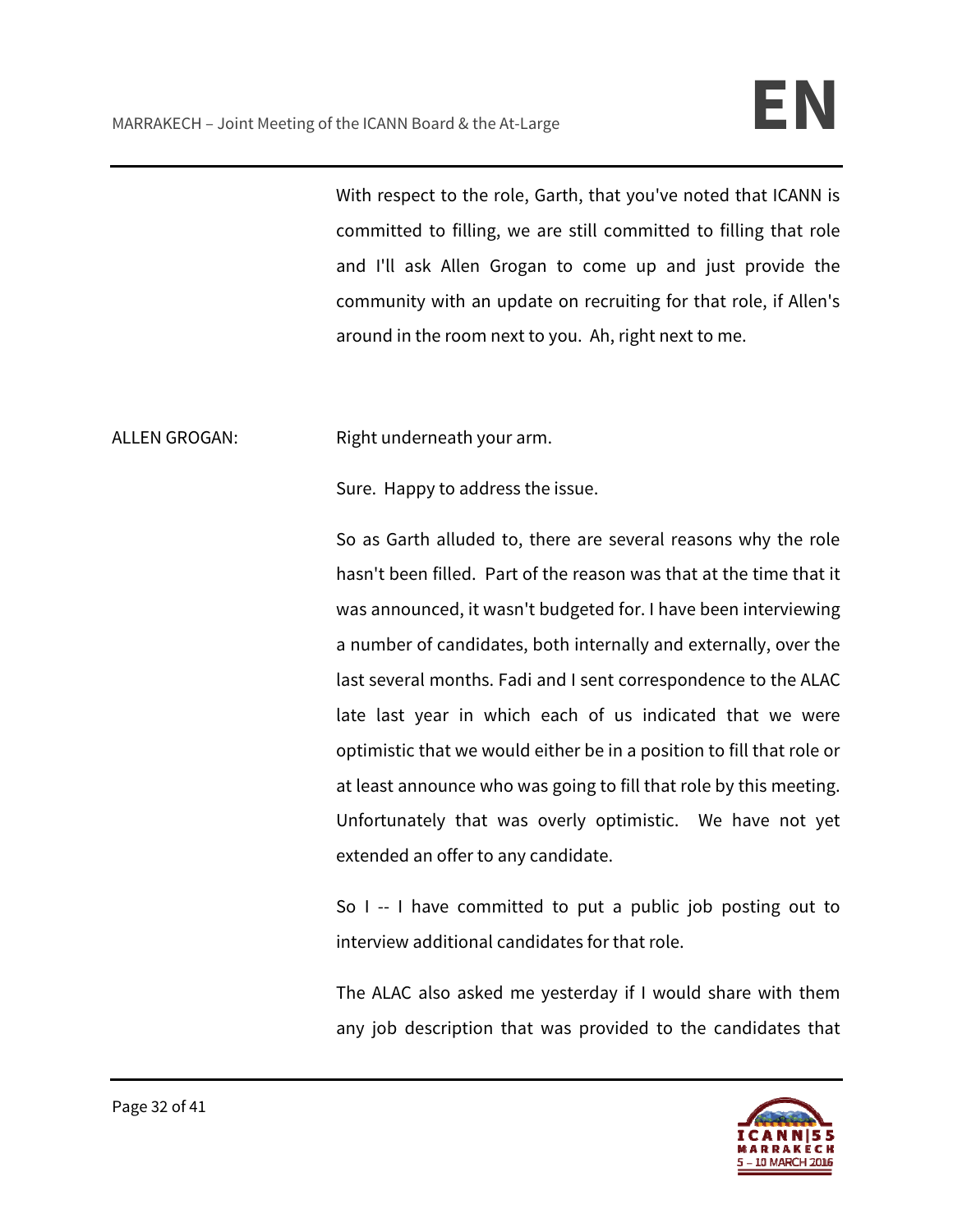we've previously interviewed. Since I met with the ALAC yesterday, I've confirmed that there was no HR job description in writing that was provided to those candidates, so I don't have that to provide, but we will be working on developing a formal job description and posting it shortly after this meeting, and if anyone from ALAC has suggestions on what they believe should be included in that job description, please drop me an email and I'm happy to consider your input.

RINALIA ABDUL RAHIM: Thank you, Allen.

Leon Sanchez.

LEON SANCHEZ: Thank you very much, Rinalia. This is Leon Sanchez. And I just want to point out the piece of advice that the ALAC sent to the board in regard to the PDP for review of the rights protection mechanisms, and I just want to remind that consumer trust is also built upon rights protection mechanisms. I mean, we are talking about a healthy DNS here, so I think that the healthier the DNS we can have, the more trust we will be building on the consumers and on our users of this DNS.

> So I would strongly encourage the board to include measures into this PDP, or whatever the outcome is from this PDP, to

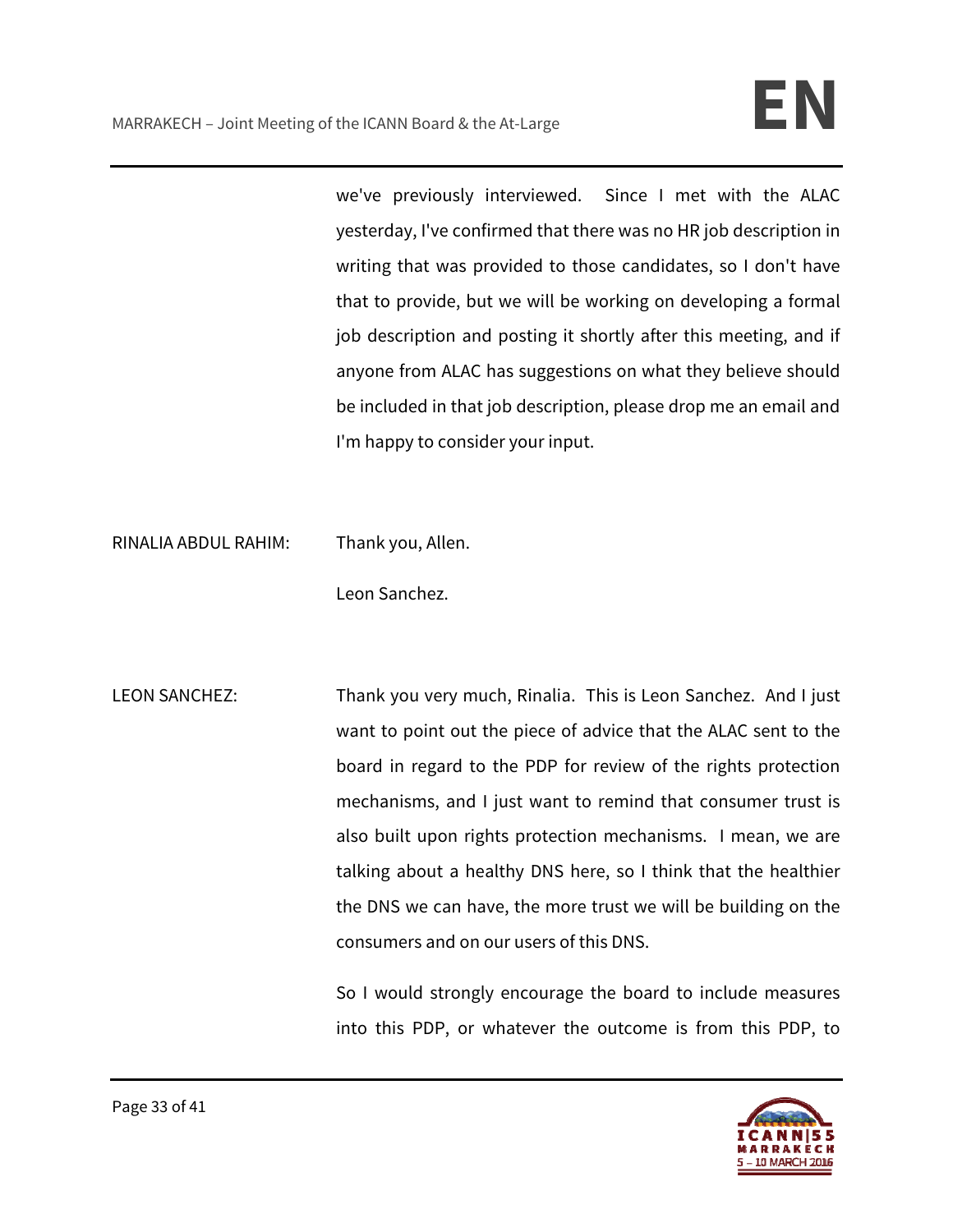actually have a look at particularly the Trademark Clearinghouse, because the Trademark Clearinghouse, I believe that hasn't delivered as it was supposed to, and we have provided you, in this piece of advice, with some data that I think that might be useful for you to assess and to consider when it comes to thinking if we should have a single provider as the gatekeeper to access a rights protection mechanism like the Trademark Clearinghouse or should we open -- should we be opening to multiple players so this reduces the barrier of entrance to users that are also trademark holders but that don't have these big budgets to be allocated to protect their rights within the DNS space.

So I would certainly be happy to help in this effort, and I just want to put this back onto the table so that the board doesn't miss this point.

RINALIA ABDUL RAHIM: Thank you. We'll make sure that we don't miss it. And if we do, you will, of course, raise it to our attention to remind us.

Alan?

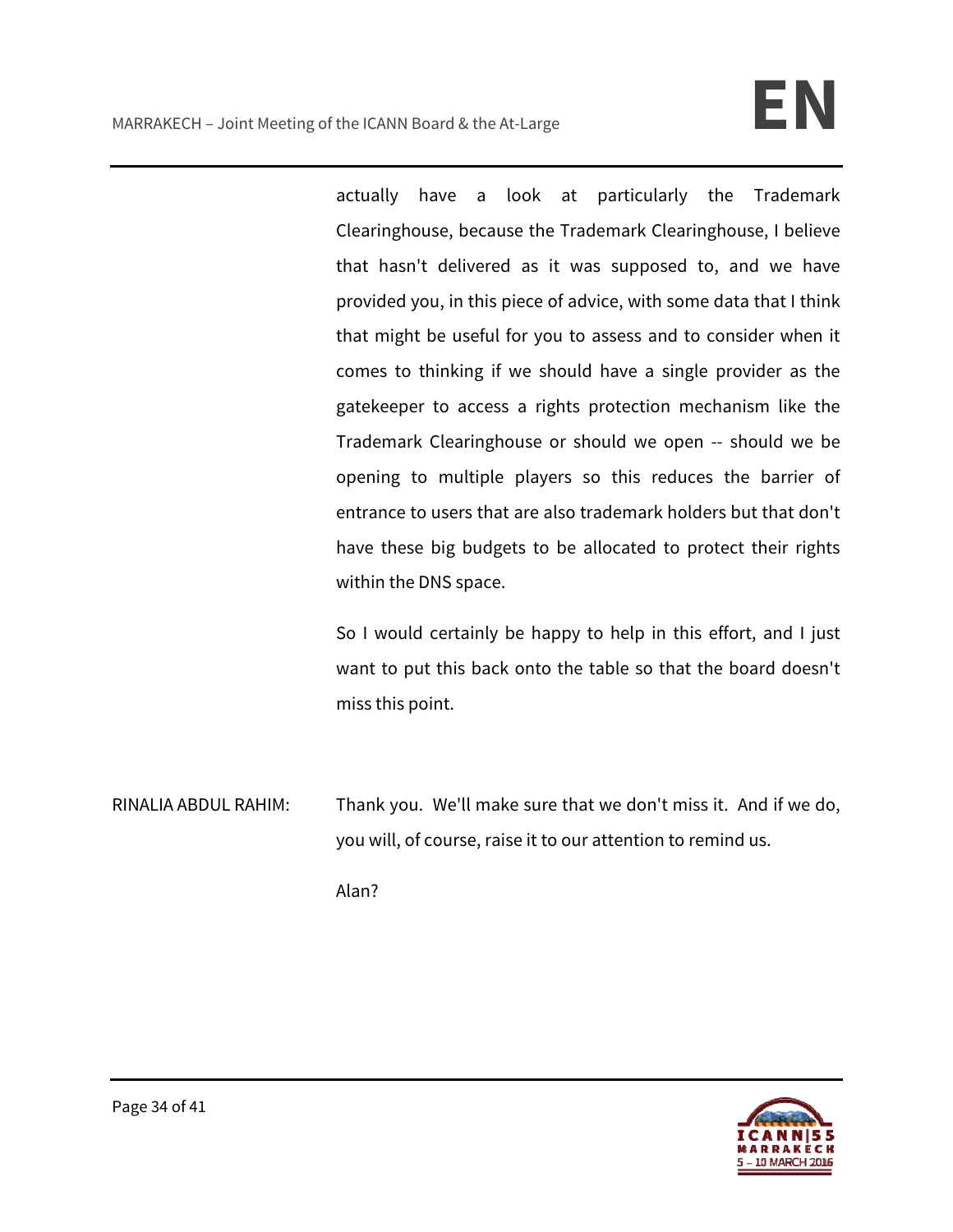ALAN GREENBERG: Thank you very much. One of the things Bruce mentioned is related to another one of the reasons that we haven't mentioned but one of the reasons that this item is on the agenda today.

> The AoC does refer to consumer trust. The way we read those words, it referred to consumer trust. When we pointed out to the CCWG accountability that they were not moving that part into the mission and core values of ICANN, the response was the reference in the AoC is purely in response -- in regard to new gTLDs, and if we were to put a general statement in that consumer trust is relevant to old TLDs also, we would be widening the mission of ICANN.

> And there was a fair amount of vehemence in this, and we hopefully believed that we care about consumer trust for the old TLDs as well as the new TLDs. Certainly at this point they are predominant. And it was put on the agenda here to get some level of affirmation that, indeed, ICANN does care and it won't - it won't disappear from compliance's mission or suddenly be qualified only for new gTLDs because clearly the consumers still use occasional dot coms, dot orgs, and dot nets, and plus the other ones. Thank you.

RINALIA ABDUL RAHIM: Bruce, you wanted to respond to this and also to Leon's earlier comment on rights protection mechanism and TMCH?

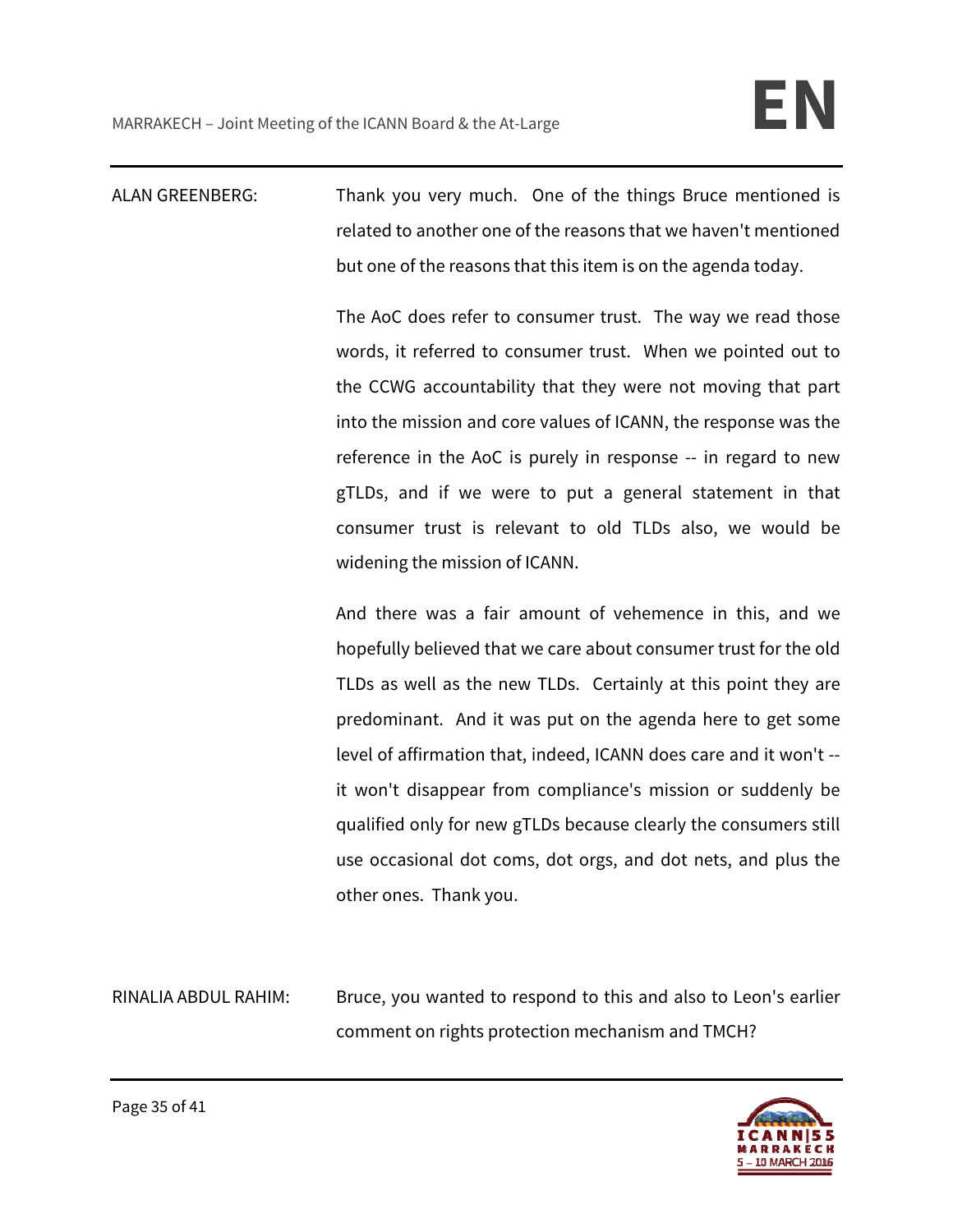BRUCE TONKIN: Okay. Sure. Thanks, Rinalia.

Just responding to Leon's question, it sounds like that's input into the GNSO policy development process where you're suggesting that rights protection mechanisms become part of presumably -- or additional rights protection mechanisms become part of future gTLDs. So, yeah, definitely encourage you to continue to raise those issues as part of the policy development process.

And certainly if they don't take those comments into account, you know, you have the opportunity to raise those again to the board and we will then essentially forward your advice on to the GNSO to respond to.

With respect to Alan's question about old versus new gTLDs, the actual compliance function is the same. So as I noted before, our role -- compliance's role here is that we have agreements with gTLD operators and the gTLDs need to comply with the terms of those agreements, the policies that are developed by the community, and relevant national laws. Those three requirements are the same for old and new gTLDs.

If you wish to create new policies that relate to existing gTLD agreements, we've actually built that process in with the -- in the

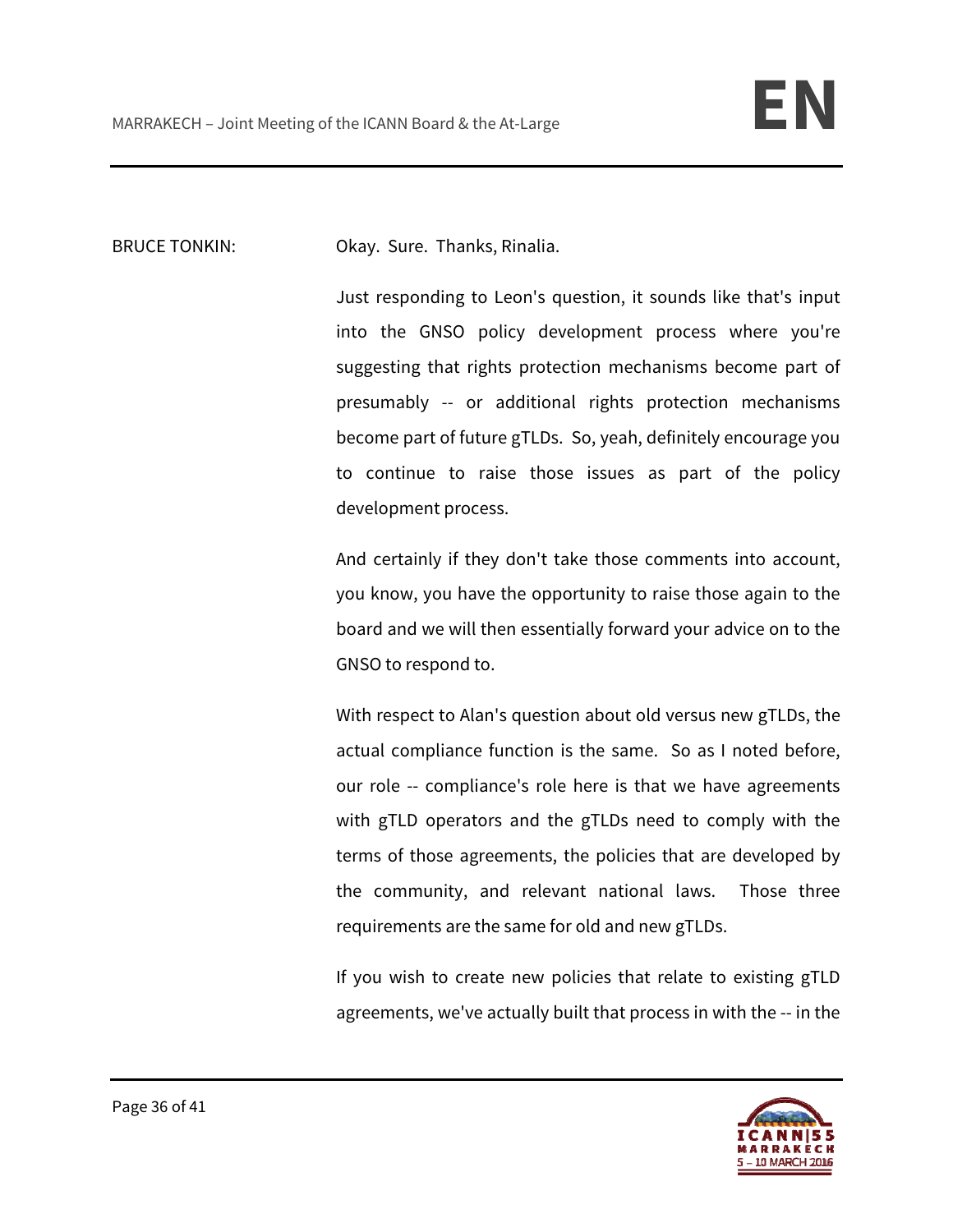contract the -- which is quite unusual, actually, but we have it in our contracts that a gTLD operator has to comply with future policies that are developed.

So as soon as a policy is developed, that applies to all gTLDs whether they're new or old. And so if -- if you wanted to look at, you know, mechanisms of, you know, improving the interests of end users, you should actively, as you are now, continue to participate in that policy process. Once the policy comes out of that process and is approved by the board, then all gTLD operators must be compliant and the compliance function will look at that policy for all gTLDs.

So there really is no distinction between old and new.

RINALIA ABDUL RAHIM: Thank you, Bruce.

Alan, do you have afterthoughts?

ALAN GREENBERG: I was going to tackle it off line, but I will -- since you've given me the opportunity to --

RINALIA ABDUL RAHIM: We have eight minutes left.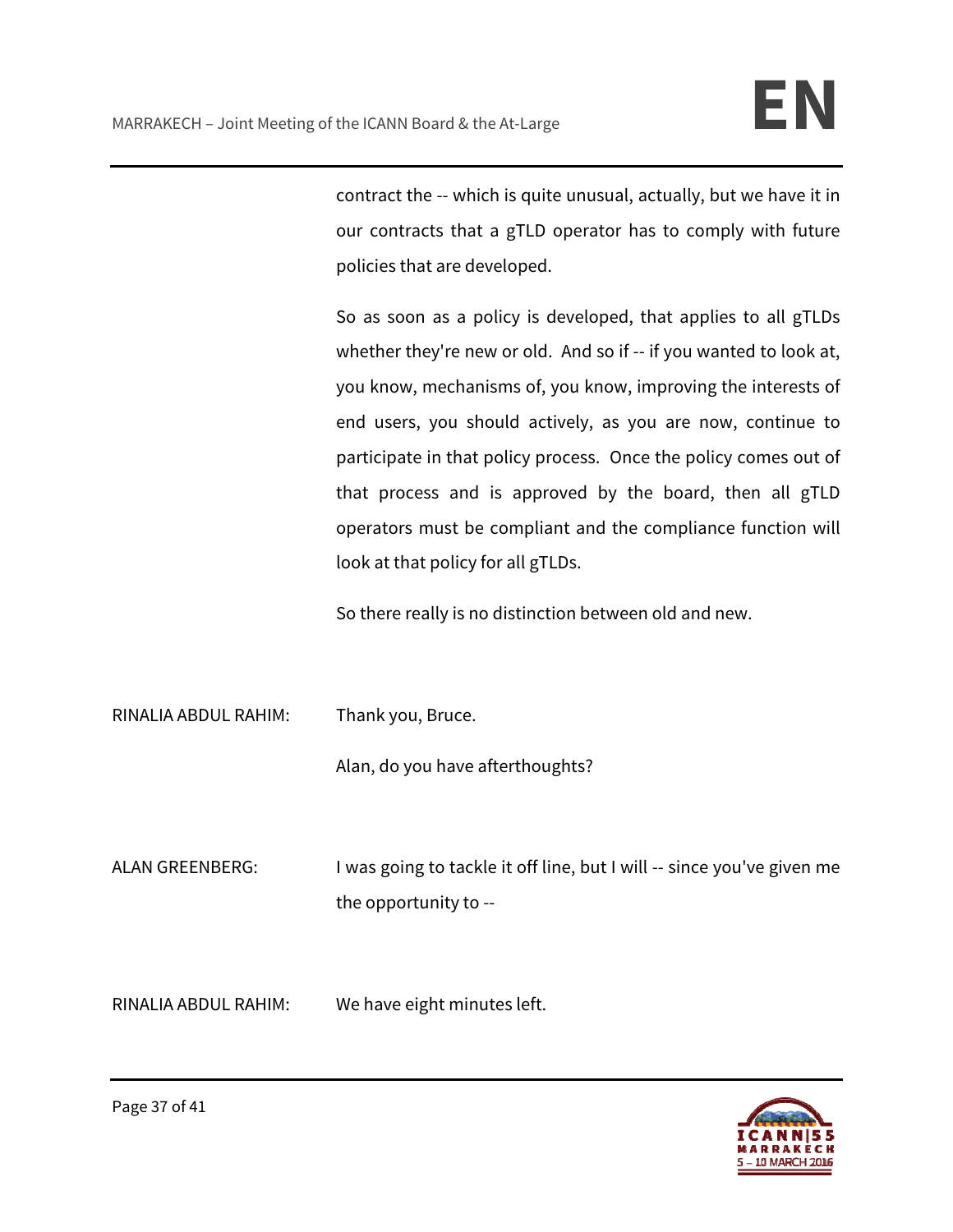ALAN GREENBERG: I will not take eight minutes. Other people may. I won't.

Two issues on that.

The part of it that bothered us was the claim that -- the claim by some people, not the board, that if we addressed consumer trust for all gTLDs, we were widening the scope of ICANN and widening our mandate, and that I found somewhat problematic.

And the second thing is, indeed, we do have a PDP process but only certain things are eligible for that consensus policy, and not necessarily ones that relate to this. Thank you.

BRUCE TONKIN: Well, that's the whole flow, Alan.

So essentially, ICANN has quite a limited mission, and that mission is in respect to the allocation of Internet identifiers, including domain names and IP addresses. That's all we do.

And then the ability that we have in contracts to impose policies on the operators as to the allocation of those names is constrained to that mission.

So basically, changes need to be reasonably necessary that require global coordination and that relate to the allocation of those names.

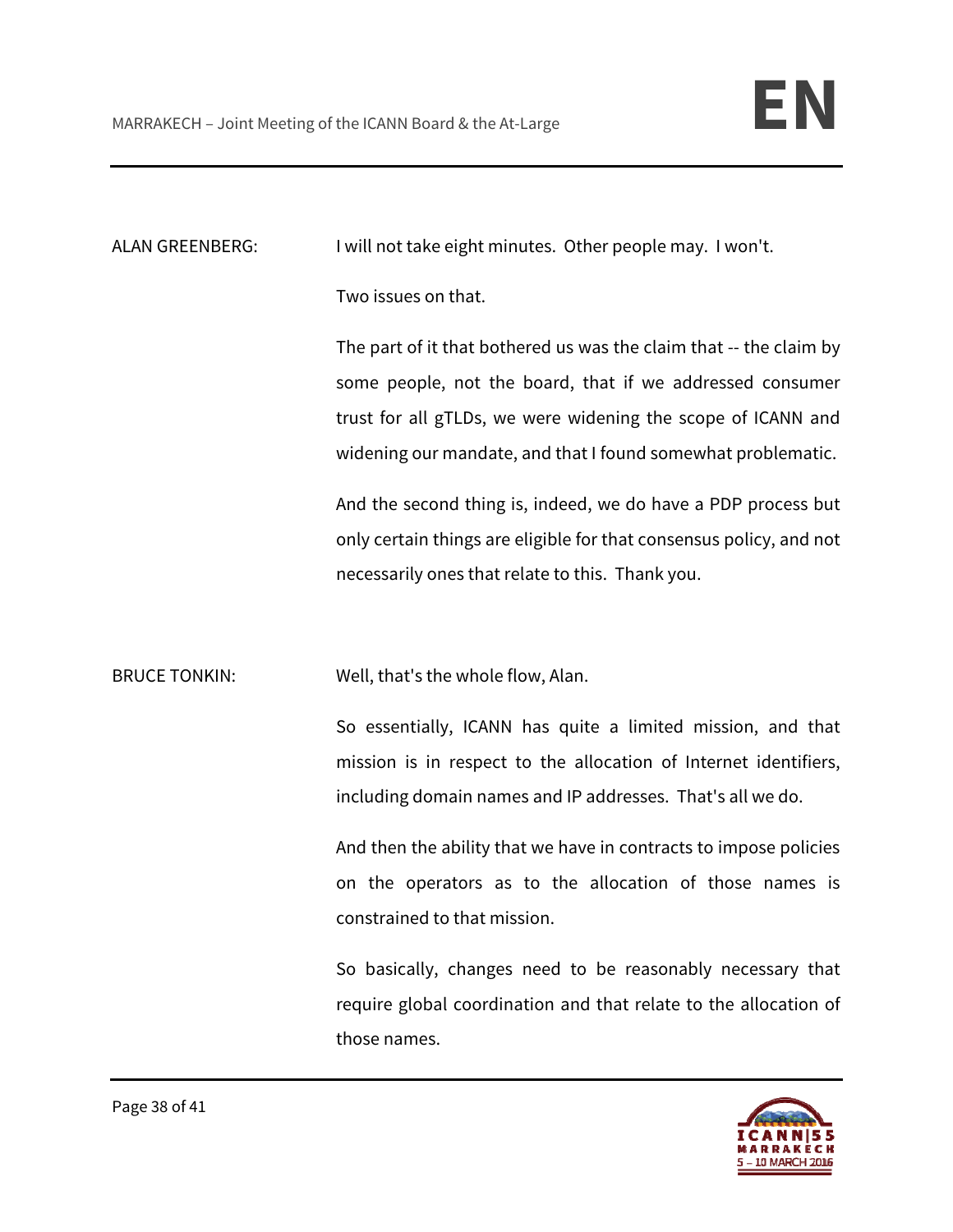Examples of things that have been put in there to protect consumers are the transfers policy, for example. This protects consumers that once you've registered your domain name with a particular registrar, you have the ability to transfer that name to another registrar. That enhances competition in one and secondly provides consumer trust.

Other examples that the GNSO has done is with respect to expiry names processes. In the past, there was some confusion, I guess, about when a domain name expires in the directory service. Basically the date of the expiry is there. What happens after that expires. And as part of the consumer protection, registrars need to give adequate notice when a name is expiring and there's a whole bunch of terms and conditions now that are part of the agreement.

So these are all changes that provide consumer protection and consumer trust.

So those are the sorts of things that the ALAC should continue to be involved in.

What it's not, though, being very clear again, it's not about the content of Web sites, it's not about the content of emails. That's not our job. So the policy development process is constrained by the mission of ICANN, and when the CCWG -- their role was

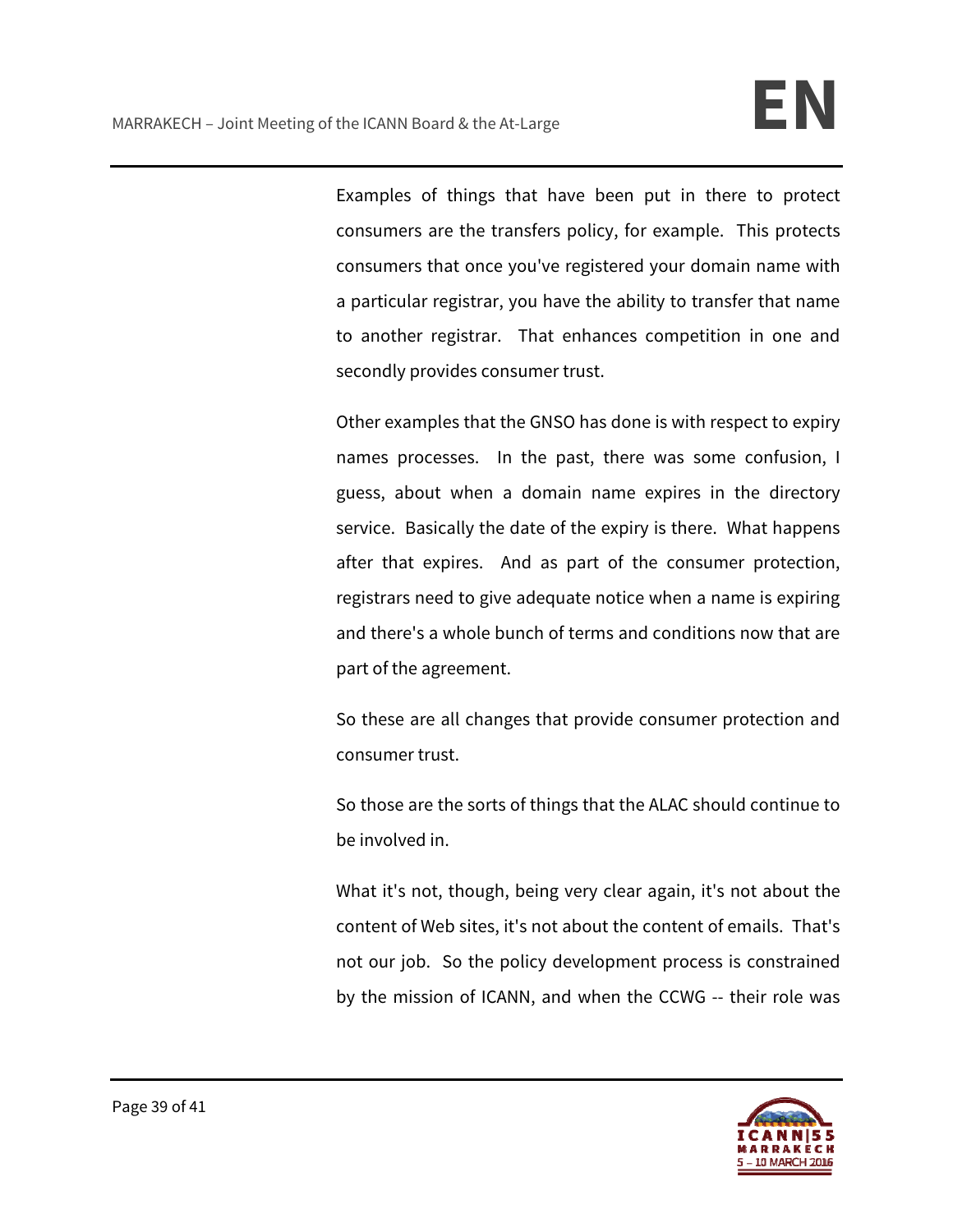not to change the mission of ICANN. Their role was to improve our accountability to that mission.

Now, there was some work on the mission to provide more clarity of that, but the aim wasn't to change ICANN's mission. It's still limited to the allocation of Internet identifiers. So that's all we do.

RINALIA ABDUL RAHIM: Is that all, Bruce, or --

BRUCE TONKIN: That is all.

RINALIA ABDUL RAHIM: Thank you very much.

[ Laughter ]

Any other issues from the ALAC side?

We do have to move -- wrap up the meeting, so Garth? Okay. I give you the -- Tijani. A short one, please.

TIJANI BEN JEMAA: Very, very short. Only to ask for support to Joseph and the constituency travel. He cannot run this work alone. I know that